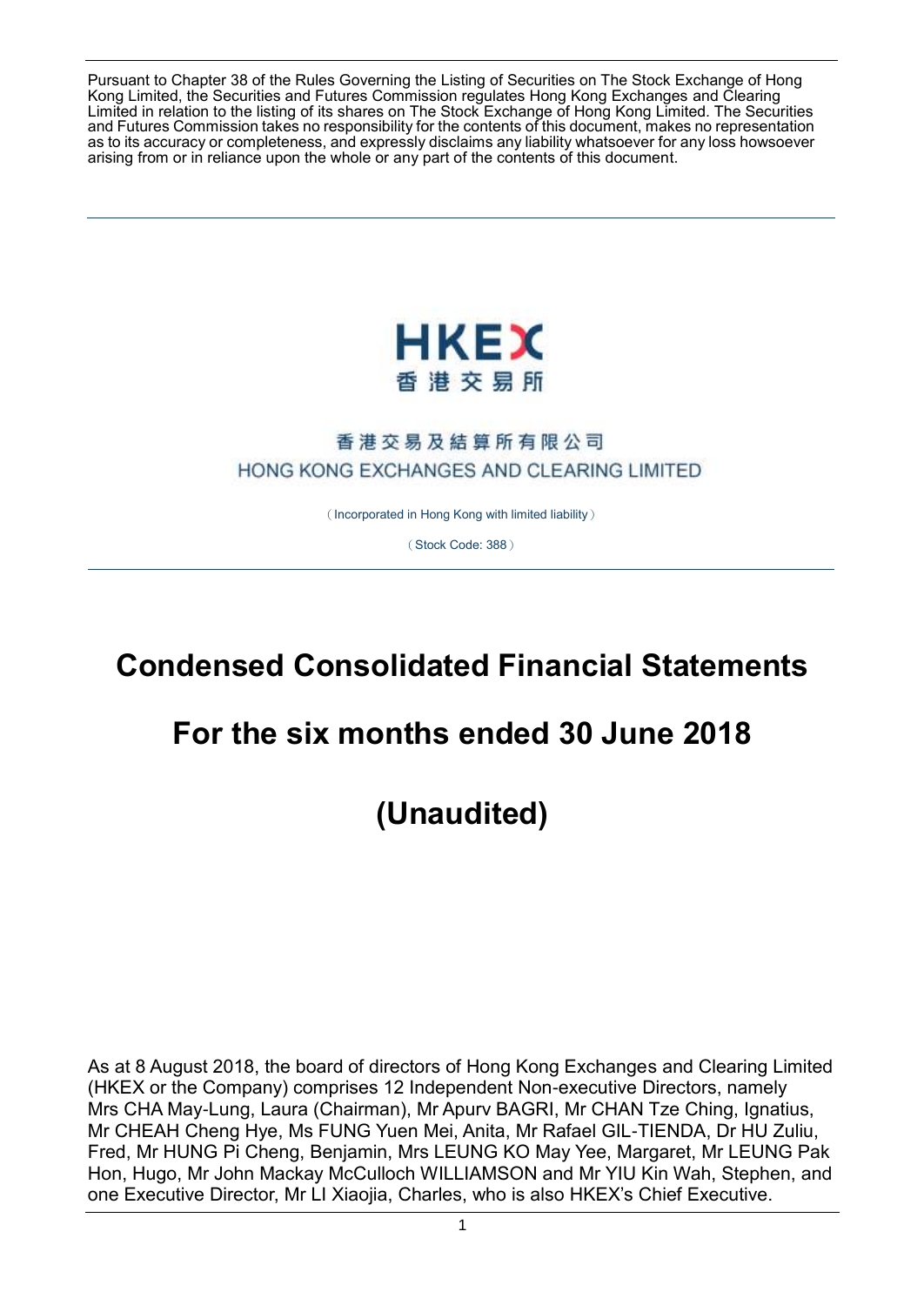# **CONDENSED CONSOLIDATED INCOME STATEMENT (UNAUDITED)**

(Financial figures are expressed in Hong Kong Dollar)

|                                                          |             | <b>Six months</b><br>ended | Six months<br>ended         |
|----------------------------------------------------------|-------------|----------------------------|-----------------------------|
|                                                          | <b>Note</b> | 30 Jun 2018<br>\$m         | 30 Jun 2017<br>$\mathsf{m}$ |
| Trading fees and trading tariff                          | 4           | 3,334                      | 2,180                       |
| Stock Exchange listing fees                              |             | 855                        | 593                         |
| Clearing and settlement fees                             |             | 1,747                      | 1,224                       |
| Depository, custody and nominee services fees            |             | 518                        | 459                         |
| Market data fees                                         |             | 443                        | 419                         |
| Other revenue                                            |             | 488                        | 504                         |
| <b>REVENUE</b>                                           | 3           | 7,385                      | 5,379                       |
| Investment income                                        |             | 1,300                      | 1,021                       |
| Interest rebates to Participants                         |             | (505)                      | (200)                       |
| Net investment income                                    | 5           | 795                        | 821                         |
| Sundry income                                            |             | 14                         | 3                           |
| <b>REVENUE AND OTHER INCOME</b>                          |             | 8,194                      | 6,203                       |
| <b>OPERATING EXPENSES</b>                                |             |                            |                             |
| Staff costs and related expenses                         | 6           | (1, 205)                   | (1,073)                     |
| Information technology and computer maintenance expenses |             | (241)                      | (210)                       |
| Premises expenses                                        |             | (202)                      | (176)                       |
| Product marketing and promotion expenses                 |             | (22)                       | (20)                        |
| Legal and professional fees                              |             | (42)                       | (18)                        |
| Other operating expenses                                 |             | (206)                      | (214)                       |
|                                                          |             | (1,918)                    | (1,711)                     |
| <b>EBITDA*</b>                                           |             | 6,276                      | 4,492                       |
| Depreciation and amortisation                            |             | (378)                      | (362)                       |
| <b>OPERATING PROFIT</b>                                  |             | 5,898                      | 4,130                       |
| Finance costs                                            | 7           | (55)                       | (65)                        |
| Share of profits less losses of joint ventures           |             | 4                          | (5)                         |
| PROFIT BEFORE TAXATION                                   | 3           | 5,847                      | 4,060                       |
| <b>TAXATION</b>                                          | 8           | (822)                      | (582)                       |
| <b>PROFIT FOR THE PERIOD</b>                             |             | 5,025                      | 3,478                       |
| PROFIT/(LOSS) ATTRIBUTABLE TO:                           |             |                            |                             |
| - Shareholders of HKEX                                   |             | 5,041                      | 3,493                       |
| - Non-controlling interests                              |             | (16)                       | (15)                        |
| PROFIT FOR THE PERIOD                                    |             | 5,025                      | 3,478                       |
| <b>Basic earnings per share</b>                          | 9(a)        | \$4.07                     | \$2.86                      |
| Diluted earnings per share                               | 9(b)        | \$4.06                     | \$2.85                      |

**\*** EBITDA represents earnings before interest expenses and other finance costs, taxation, depreciation and amortisation. It excludes the Group's share of results of the joint ventures.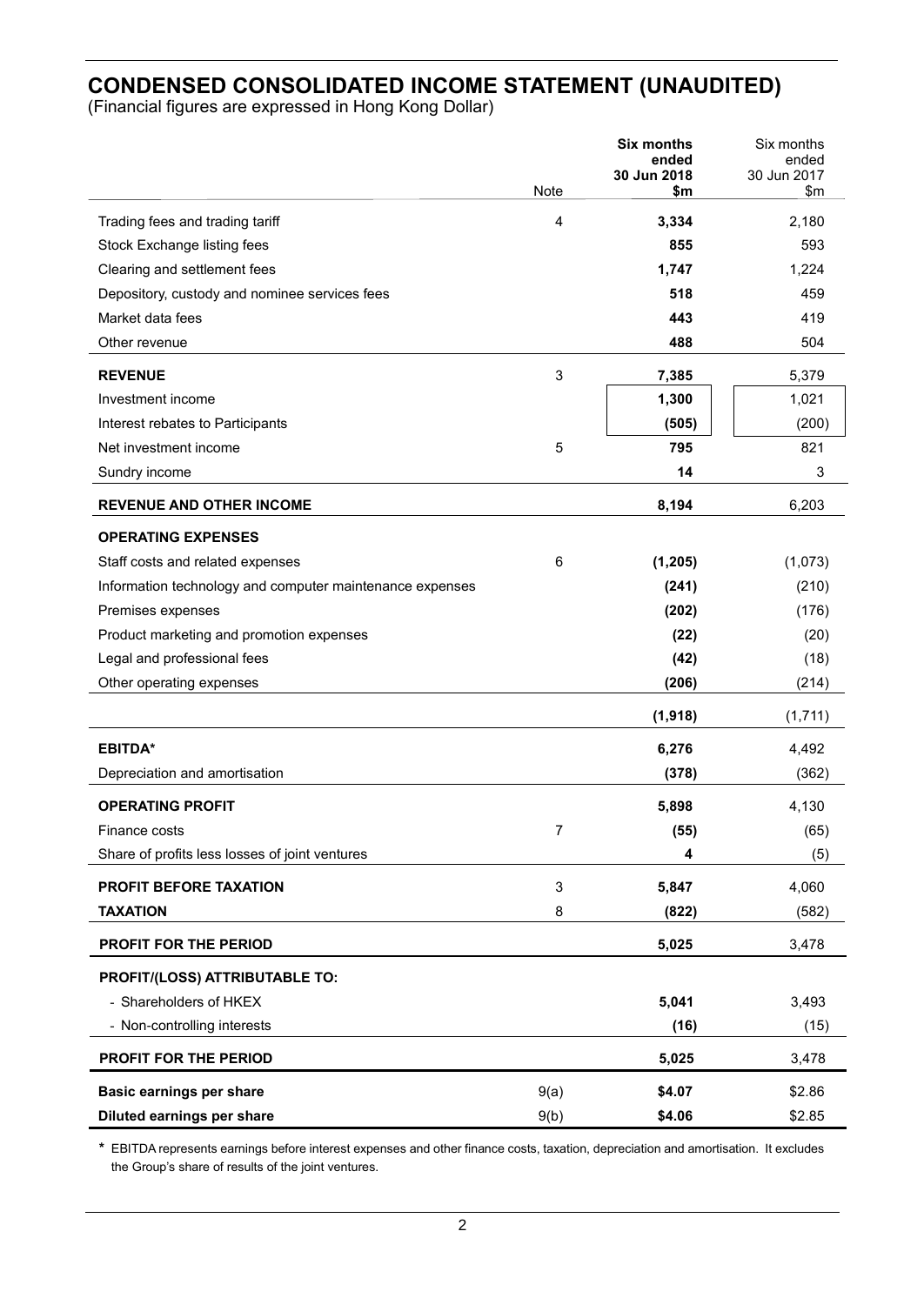# **CONDENSED CONSOLIDATED STATEMENT OF COMPREHENSIVE INCOME (UNAUDITED)**

|                                                                   | <b>Six months</b><br>ended<br>30 Jun 2018<br>\$m | Six months<br>ended<br>30 Jun 2017<br>\$m |
|-------------------------------------------------------------------|--------------------------------------------------|-------------------------------------------|
| <b>PROFIT FOR THE PERIOD</b><br><b>OTHER COMPREHENSIVE INCOME</b> | 5,025                                            | 3,478                                     |
| Items that may be reclassified subsequently to profit or loss:    |                                                  |                                           |
| Currency translation differences of foreign subsidiaries          | 67                                               | 120                                       |
| Cash flow hedges                                                  | (3)                                              |                                           |
| Changes in fair value of financial assets measured at             |                                                  |                                           |
| fair value through other comprehensive income                     | (3)                                              |                                           |
| <b>OTHER COMPREHENSIVE INCOME</b>                                 | 61                                               | 120                                       |
| <b>TOTAL COMPREHENSIVE INCOME</b>                                 | 5,086                                            | 3,598                                     |
| <b>TOTAL COMPREHENSIVE INCOME ATTRIBUTABLE TO:</b>                |                                                  |                                           |
| - Shareholders of HKEX                                            | 5,100                                            | 3,613                                     |
| - Non-controlling interests                                       | (14)                                             | (15)                                      |
| <b>TOTAL COMPREHENSIVE INCOME</b>                                 | 5,086                                            | 3,598                                     |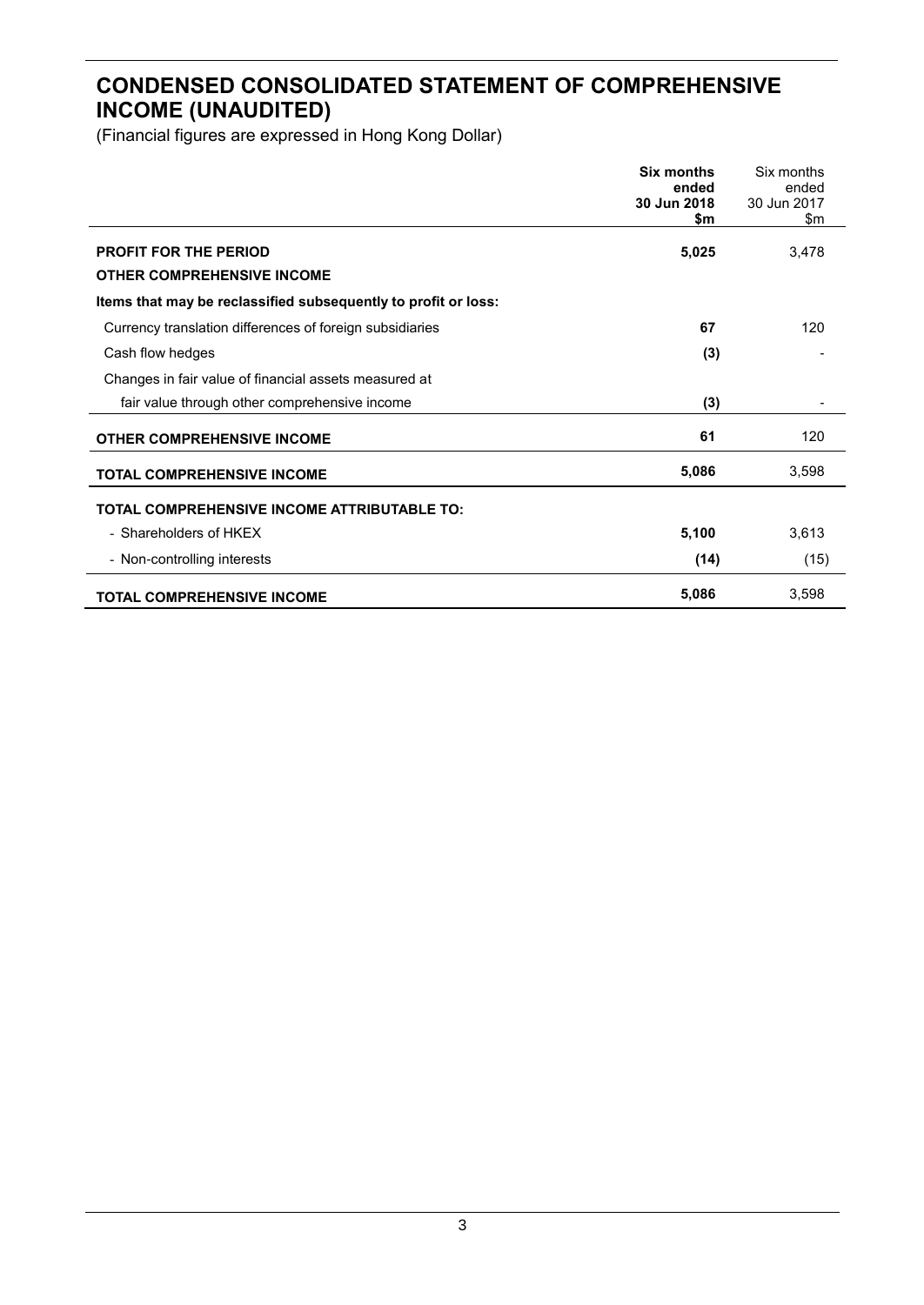# **CONDENSED CONSOLIDATED STATEMENT OF FINANCIAL POSITION (UNAUDITED)**

|                                                                                                  |      |             | At 31 Dec 2017<br>At 30 Jun 2018 |             |                |                          |           |
|--------------------------------------------------------------------------------------------------|------|-------------|----------------------------------|-------------|----------------|--------------------------|-----------|
|                                                                                                  |      |             | <b>Current Non-current</b>       | Total       | Current        | Non-current              | Total     |
|                                                                                                  | Note | \$m         | \$m                              | \$m         | \$m            | \$m                      | \$m       |
| <b>ASSETS</b>                                                                                    |      |             |                                  |             |                |                          |           |
| Cash and cash equivalents                                                                        | 11   | 152,978     | $\blacksquare$                   | 152,978     | 155,660        |                          | 155,660   |
| Financial assets measured at fair value<br>through profit or loss                                | 11   | 73,693      |                                  | 73,693      | 95,037         |                          | 95,037    |
| Financial assets measured at fair value<br>through other comprehensive income                    | 11   | 3,059       |                                  | 3,059       |                |                          |           |
| Financial assets measured at amortised cost                                                      | 11   | 36,004      | 79                               | 36,083      | 30,757         | 60                       | 30,817    |
| Accounts receivable, prepayments and deposits                                                    | 12   | 18,461      | 21                               | 18,482      | 16,564         | 21                       | 16,585    |
| Interests in joint ventures                                                                      |      |             | 65                               | 65          |                | 61                       | 61        |
| Goodwill and other intangible assets                                                             |      |             | 17,988                           | 17,988      |                | 17,925                   | 17,925    |
| <b>Fixed assets</b>                                                                              |      |             | 1,428                            | 1,428       |                | 1,469                    | 1,469     |
| Lease premium for land                                                                           |      |             | 20                               | 20          |                | 20                       | 20        |
| Deferred tax assets                                                                              |      |             | 28                               | 28          |                | 30                       | 30        |
| <b>Total assets</b>                                                                              |      | 284,195     | 19,629                           | 303,824     | 298,018        | 19,586                   | 317,604   |
| <b>LIABILITIES AND EQUITY</b>                                                                    |      |             |                                  |             |                |                          |           |
| <b>Liabilities</b>                                                                               |      |             |                                  |             |                |                          |           |
| Financial liabilities at fair value through profit or loss                                       | 13   | 66,980      |                                  | 66,980      | 85,335         |                          | 85,335    |
| Margin deposits, Mainland security and settlement<br>deposits, and cash collateral from Clearing | 14   | 154,140     |                                  | 154,140     | 157,814        |                          | 157,814   |
| Participants                                                                                     | 15   | 16,522      |                                  | 16,579      | 16,159         | 51                       | 16,210    |
| Accounts payable, accruals and other liabilities<br>Deferred revenue                             |      | 736         | 57<br>$\blacksquare$             | 736         | 957            | $\overline{a}$           | 957       |
|                                                                                                  |      |             |                                  |             |                |                          |           |
| Taxation payable                                                                                 |      | 1,014<br>60 | $\blacksquare$                   | 1,014<br>60 | 505<br>58      | $\overline{\phantom{a}}$ | 505<br>58 |
| Other financial liabilities                                                                      | 16   |             | $\blacksquare$                   |             |                | $\overline{a}$           |           |
| Participants' contributions to Clearing House Funds                                              | 17   | 20,827      |                                  | 20,827      | 16,626         | $\overline{a}$           | 16,626    |
| <b>Borrowings</b>                                                                                |      | 1,789       | 83                               | 1,872       | 1,027          | 833                      | 1,860     |
| Provisions                                                                                       |      | 99          | 74                               | 173         | 85             | 68                       | 153       |
| Deferred tax liabilities                                                                         |      |             | 709                              | 709         | $\blacksquare$ | 711                      | 711       |
| <b>Total liabilities</b>                                                                         |      | 262,167     | 923                              | 263,090     | 278,566        | 1,663                    | 280,229   |
| <b>Equity</b>                                                                                    |      |             |                                  |             |                |                          |           |
| Share capital                                                                                    | 18   |             |                                  | 26,899      |                |                          | 25,141    |
| Shares held for Share Award Scheme                                                               | 18   |             |                                  | (596)       |                |                          | (606)     |
| Employee share-based compensation reserve                                                        | 19   |             |                                  | 303         |                |                          | 222       |
| Hedging and revaluation reserves                                                                 |      |             |                                  | (9)         |                |                          | 1         |
| Exchange reserve                                                                                 |      |             |                                  | (39)        |                |                          | (104)     |
| Designated reserves                                                                              | 20   |             |                                  | 508         |                |                          | 822       |
| Reserve relating to written put options to<br>non-controlling interests                          |      |             |                                  | (293)       |                |                          | (293)     |
| Retained earnings                                                                                |      |             |                                  | 13,873      |                |                          | 12,090    |
| Equity attributable to shareholders of HKEX                                                      |      |             |                                  | 40,646      |                |                          | 37,273    |
| Non-controlling interests                                                                        |      |             |                                  | 88          |                |                          | 102       |
| <b>Total equity</b>                                                                              |      |             |                                  | 40,734      |                |                          | 37,375    |
| <b>Total liabilities and equity</b>                                                              |      |             |                                  | 303,824     |                |                          | 317,604   |
| <b>Net current assets</b>                                                                        |      |             |                                  | 22,028      |                |                          | 19,452    |
|                                                                                                  |      |             |                                  |             |                |                          |           |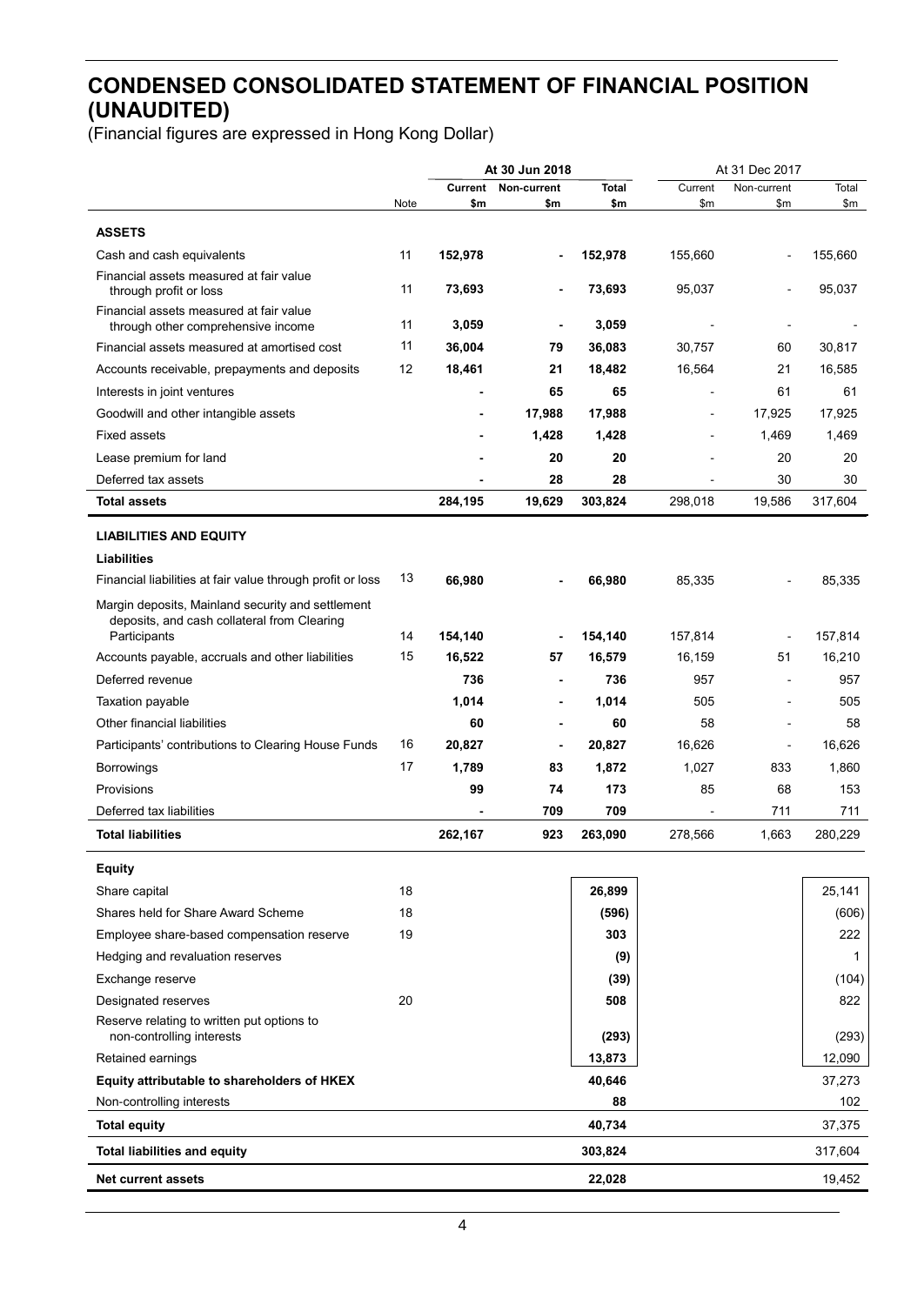# **CONDENSED CONSOLIDATED STATEMENT OF CHANGES IN EQUITY (UNAUDITED)**

|                                                          | Attributable to shareholders of HKEX |                                |                |                 |                          |                                       |                 |              |                |          |
|----------------------------------------------------------|--------------------------------------|--------------------------------|----------------|-----------------|--------------------------|---------------------------------------|-----------------|--------------|----------------|----------|
|                                                          | Share capital<br>and shares held     | <b>Employee</b><br>share-based | Hedging        |                 |                          | <b>Reserve</b><br>relating to written |                 |              |                |          |
|                                                          | for Share Award                      | compensation                   | and            |                 | Designated               | put options to                        |                 |              | Non-           |          |
|                                                          | <b>Scheme</b>                        | reserve                        | revaluation    | <b>Exchange</b> | reserves                 | non-controlling                       | <b>Retained</b> |              | controlling    | Total    |
|                                                          | (note 18)                            | (note 19)                      | reserves       | reserve         | (note 20)                | interests                             | earnings        | <b>Total</b> | interests      | equity   |
|                                                          | \$m                                  | \$m                            | \$m            | \$m             | \$m                      | \$m                                   | \$m             | \$m          | \$m            | \$m      |
| At 1 Jan 2018                                            | 24,535                               | 222                            |                | (104)           | 822                      | (293)                                 | 12,090          | 37,273       | 102            | 37,375   |
| Effect of adoption of HKFRS 9 (2014) (note 2)            |                                      |                                | (4)            |                 |                          |                                       |                 |              |                |          |
| Effect of adoption of HKFRS 15 (note 2)                  |                                      | $\blacksquare$                 | $\blacksquare$ | $\blacksquare$  |                          | ۰                                     | (62)            | (62)         |                | (62)     |
| At 1 Jan 2018, as restated                               | 24,535                               | 222                            | (3)            | (104)           | 822                      | (293)                                 | 12.032          | 37,211       | 102            | 37,313   |
| Profit for the period                                    |                                      |                                | $\blacksquare$ |                 |                          | ۰                                     | 5,041           | 5,041        | (16)           | 5,025    |
| Other comprehensive income                               | $\blacksquare$                       | $\blacksquare$                 | (6)            | 65              | $\blacksquare$           | $\blacksquare$                        |                 | 59           |                | 61       |
| Total comprehensive income                               |                                      | $\overline{\phantom{a}}$       | (6)            | 65              | $\overline{\phantom{0}}$ | $\sim$                                | 5.041           | 5,100        | (14)           | 5,086    |
| Total transactions with shareholders of HKEX, recognised |                                      |                                |                |                 |                          |                                       |                 |              |                |          |
| directly in equity:                                      |                                      |                                |                |                 |                          |                                       |                 |              |                |          |
| - 2017 final dividend at \$2.85 per share                |                                      |                                |                |                 |                          | $\sim$                                | (3, 525)        | (3, 525)     |                | (3, 525) |
| - Unclaimed HKEX dividends forfeited                     |                                      |                                |                |                 |                          |                                       | 12              | 12           |                | 12       |
| - Shares issued in lieu of cash dividends                | 1.750                                |                                |                |                 |                          |                                       |                 | 1,750        |                | 1,750    |
| - Shares purchased for Share Award Scheme                | (3)                                  |                                |                |                 |                          |                                       |                 | (3)          |                | (3)      |
| - Vesting of shares of Share Award Scheme                | 21                                   | (20)                           |                |                 |                          |                                       | (1)             |              |                |          |
| - Employee share-based compensation benefits             |                                      | 101                            |                |                 |                          |                                       |                 | 101          |                | 101      |
| - Transfer of reserves                                   |                                      | $\overline{\phantom{a}}$       | $\blacksquare$ | $\blacksquare$  | (314)                    | $\sim$                                | 314             |              |                |          |
|                                                          | 1,768                                | 81                             | ۰.             | $\blacksquare$  | (314)                    | $\sim$                                | (3, 200)        | (1,665)      | $\blacksquare$ | (1,665)  |
| At 30 Jun 2018                                           | 26,303                               | 303                            | (9)            | (39)            | 508                      | (293)                                 | 13,873          | 40,646       | 88             | 40,734   |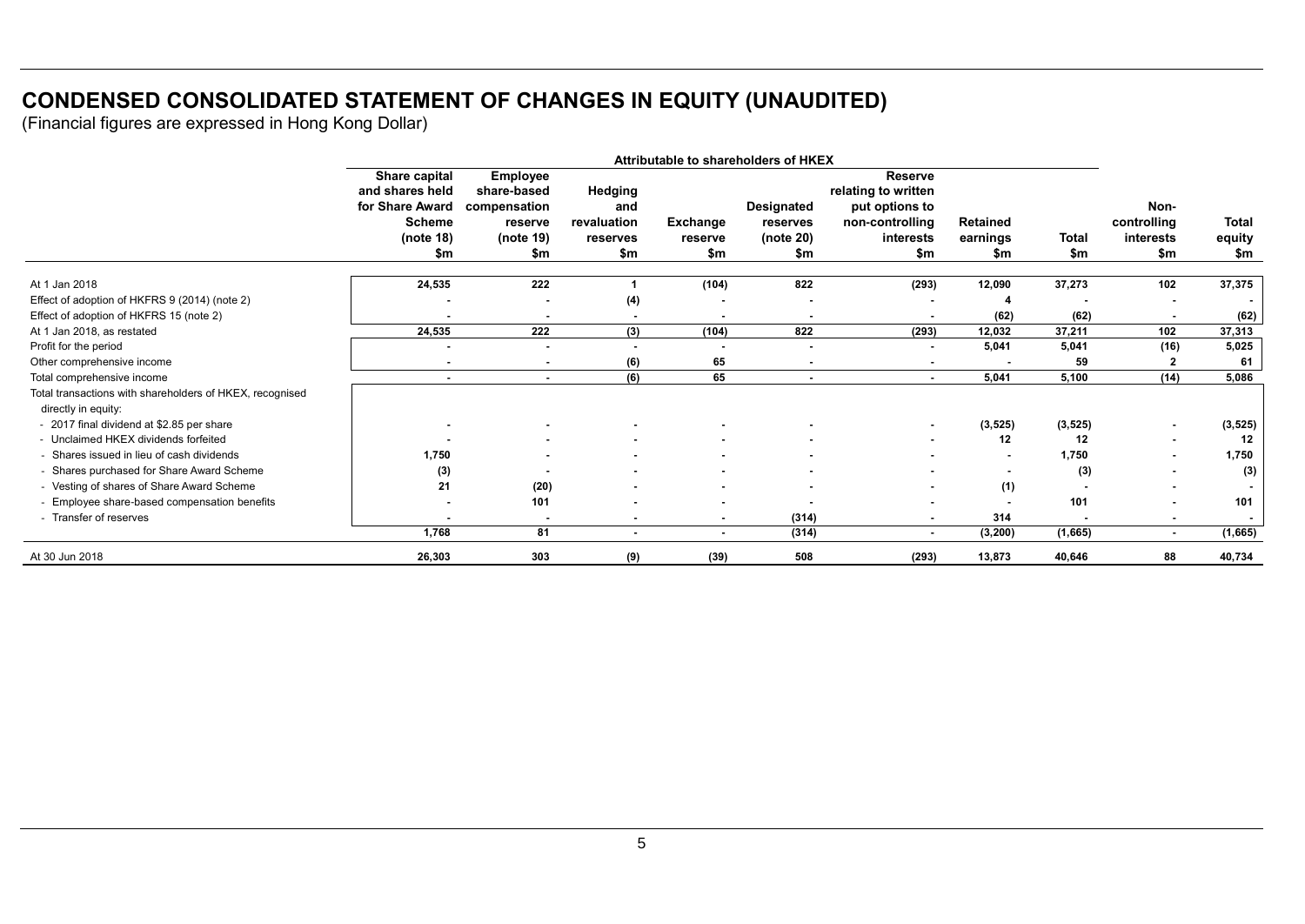# **CONDENSED CONSOLIDATED STATEMENT OF CHANGES IN EQUITY (UNAUDITED)**

|                                                                                 | Attributable to shareholders of HKEX                                 |                                                           |                            |                               |                                                                                         |                             |                |                                                   |                         |
|---------------------------------------------------------------------------------|----------------------------------------------------------------------|-----------------------------------------------------------|----------------------------|-------------------------------|-----------------------------------------------------------------------------------------|-----------------------------|----------------|---------------------------------------------------|-------------------------|
|                                                                                 | Share capital<br>and shares held<br>for Share Award<br>Scheme<br>\$m | Employee<br>share-based<br>compensation<br>reserve<br>\$m | Exchange<br>reserve<br>\$m | Designated<br>reserves<br>\$m | Reserve<br>relating to written<br>put options to<br>non-controlling<br>interests<br>\$m | Retained<br>earnings<br>\$m | Total<br>\$m\$ | Non-<br>controlling<br>interests<br>$\mathsf{Sm}$ | Total<br>equity<br>\$m  |
| At 1 Jan 2017                                                                   | 21,486                                                               | 226                                                       | (260)                      | 773                           | (293)                                                                                   | 10,334                      | 32,266         | 118                                               | 32,384                  |
| Profit for the period                                                           | $\blacksquare$                                                       | $\sim$                                                    | $\overline{\phantom{a}}$   | $\blacksquare$                | $\sim$                                                                                  | 3.493                       | 3,493          | (15)                                              | 3,478                   |
| Other comprehensive income                                                      | $\overline{\phantom{a}}$                                             | $\sim$                                                    | 120                        |                               | $\overline{\phantom{a}}$                                                                |                             | 120            |                                                   | 120                     |
| Total comprehensive income                                                      | $\sim$                                                               | $\sim$                                                    | 120                        | $\sim$                        | $\sim$                                                                                  | 3,493                       | 3,613          | (15)                                              | 3,598                   |
| Total transactions with shareholders of HKEX, recognised<br>directly in equity: |                                                                      |                                                           |                            |                               |                                                                                         |                             |                |                                                   |                         |
| - 2016 final dividend at \$2.04 per share                                       |                                                                      |                                                           |                            |                               | $\sim$                                                                                  | (2, 491)                    | (2, 491)       |                                                   | (2, 491)                |
| - Unclaimed HKEX dividends forfeited                                            |                                                                      |                                                           |                            |                               | $\sim$                                                                                  | 13                          | 13             | $\sim$                                            | 13                      |
| - Shares issued in lieu of cash dividends                                       | 1,347                                                                |                                                           |                            |                               | $\sim$                                                                                  | $\sim$                      | 1,347          |                                                   | 1,347                   |
| - Shares purchased for Share Award Scheme                                       | (10)                                                                 | $\sim$                                                    |                            |                               | $\overline{\phantom{a}}$                                                                | $\sim$                      | (10)           | $\sim$                                            | (10)                    |
| - Vesting of shares of Share Award Scheme                                       | 21                                                                   | (19)                                                      |                            |                               | $\sim$                                                                                  | (2)                         |                |                                                   |                         |
| - Employee share-based compensation benefits                                    |                                                                      | 101                                                       |                            | $\sim$                        | $\sim$                                                                                  | $\overline{\phantom{a}}$    | 101            |                                                   | 101                     |
| - Tax credit relating to Share Award Scheme                                     |                                                                      |                                                           |                            |                               | $\overline{\phantom{a}}$                                                                |                             |                |                                                   | $\overline{\mathbf{1}}$ |
| - Transfer of reserves                                                          |                                                                      | $\sim$                                                    | $\blacksquare$             | 51                            | $\sim$                                                                                  | (51)                        |                |                                                   |                         |
| - Changes in ownership interest in a subsidiary                                 | $\overline{a}$                                                       | $\sim$                                                    | $\overline{\phantom{a}}$   | $\overline{\phantom{a}}$      | $\overline{\phantom{a}}$                                                                | 12                          | 12             | 33                                                | 45                      |
|                                                                                 | 1,358                                                                | 82                                                        | $\blacksquare$             | 51                            | $\sim$                                                                                  | (2,518)                     | (1,027)        | 33                                                | (994)                   |
| At 30 Jun 2017                                                                  | 22,844                                                               | 308                                                       | (140)                      | 824                           | (293)                                                                                   | 11,309                      | 34,852         | 136                                               | 34,988                  |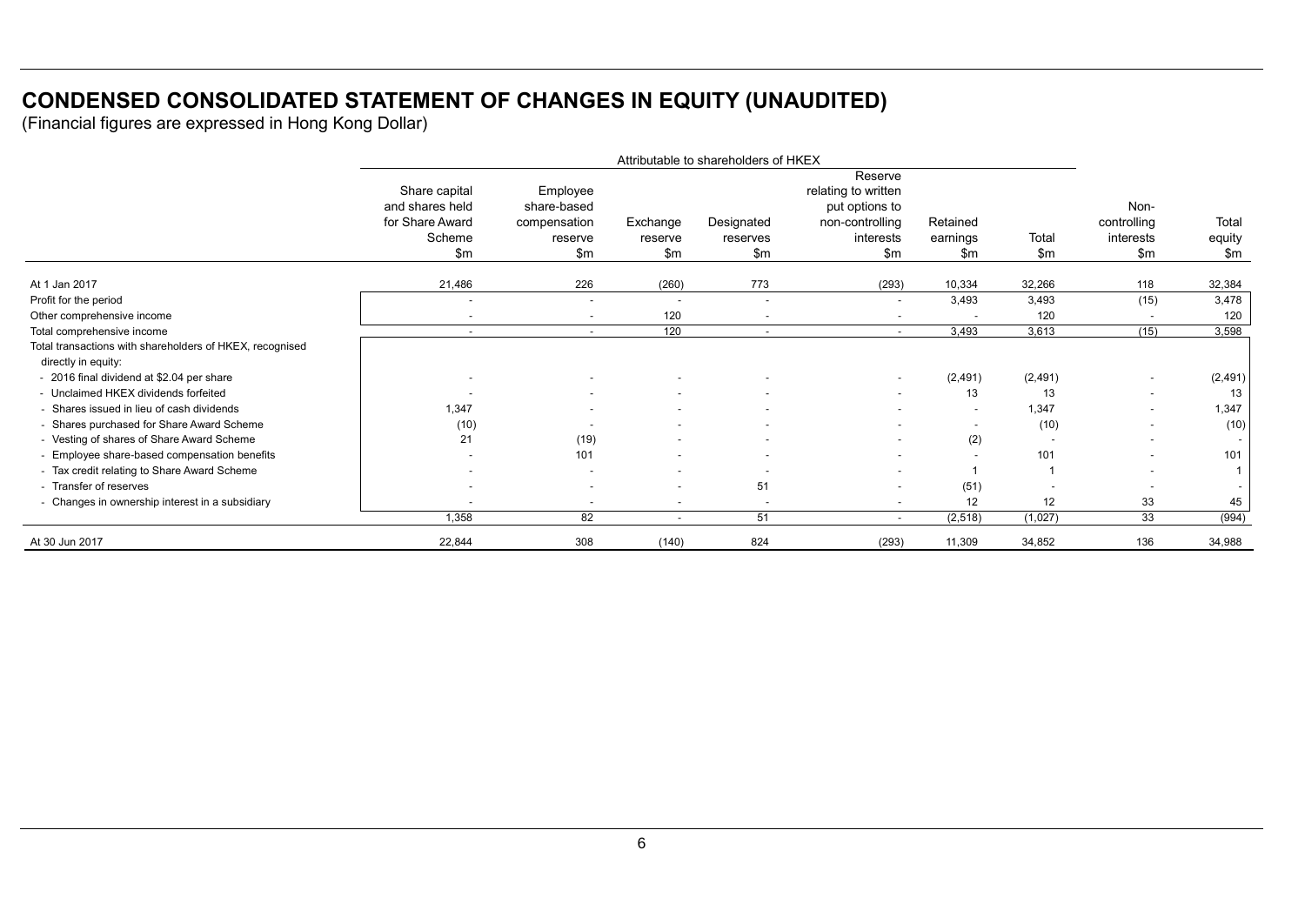# **CONDENSED CONSOLIDATED STATEMENT OF CASH FLOWS (UNAUDITED)**

(Financial figures are expressed in Hong Kong Dollar)

|                                                                                                                                                                     | Note  | <b>Six months</b><br>ended<br>30 Jun 2018<br>\$m | Six months<br>ended<br>30 Jun 2017<br>\$m |
|---------------------------------------------------------------------------------------------------------------------------------------------------------------------|-------|--------------------------------------------------|-------------------------------------------|
| <b>CASH FLOWS FROM PRINCIPAL OPERATING ACTIVITIES</b>                                                                                                               |       |                                                  |                                           |
| Net cash inflow from principal operating activities                                                                                                                 | 21    | 5,210                                            | 3,970                                     |
| <b>CASH FLOWS FROM OTHER OPERATING ACTIVITIES</b>                                                                                                                   |       |                                                  |                                           |
| Net payments to external fund managers for purchases of financial<br>assets measured at fair value through profit or loss                                           |       |                                                  | (601)                                     |
| Net cash inflow from operating activities                                                                                                                           |       | 5,210                                            | 3,369                                     |
| <b>CASH FLOWS FROM INVESTING ACTIVITIES</b>                                                                                                                         |       |                                                  |                                           |
| Payments for purchases of fixed assets and intangible assets                                                                                                        |       | (412)                                            | (331)                                     |
| Net (increase)/decrease in financial assets of Corporate Funds:<br>(Increase)/decrease in time deposits with original maturities<br>more than three months          |       | (2,012)                                          | 2,032                                     |
| Payments for purchase of financial assets measured at<br>amortised cost (excluding time deposits)<br>Interest received from financial assets measured at fair value |       |                                                  | (313)                                     |
| through other comprehensive income                                                                                                                                  |       | 29                                               |                                           |
| Interest received from financial assets measured at fair value<br>through profit or loss                                                                            |       |                                                  | 12                                        |
| Net cash (outflow)/inflow from investing activities                                                                                                                 |       | (2, 395)                                         | 1,400                                     |
| <b>CASH FLOWS FROM FINANCING ACTIVITIES</b>                                                                                                                         |       |                                                  |                                           |
| Purchases of shares for Share Award Scheme                                                                                                                          |       | (3)                                              | (10)                                      |
| Payments of interest on borrowings                                                                                                                                  |       | (21)                                             | (37)                                      |
| Payments of other finance costs                                                                                                                                     |       | (28)                                             |                                           |
| Dividends paid to shareholders of HKEX                                                                                                                              |       | (1,756)                                          | (1, 131)                                  |
| Proceeds from disposal of interest in a subsidiary without loss of control                                                                                          |       |                                                  | 28                                        |
| Capital injection by non-controlling interest into a subsidiary                                                                                                     |       |                                                  | 17                                        |
| Net cash outflow from financing activities                                                                                                                          |       | (1,808)                                          | (1, 133)                                  |
| Net increase in cash and cash equivalents                                                                                                                           |       | 1,007                                            | 3,636                                     |
| Cash and cash equivalents at 1 Jan                                                                                                                                  |       | 13,546                                           | 9,286                                     |
| Cash and cash equivalents at 30 Jun (note (a))                                                                                                                      |       | 14,553                                           | 12,922                                    |
| Analysis of cash and cash equivalents                                                                                                                               |       |                                                  |                                           |
| Cash on hand and balances and deposits with banks and<br>short-term investments of Corporate Funds<br>Less: Cash reserved for supporting Skin-in-the-Game and       | 11    | 15,845                                           | 12,922                                    |
| default fund credits of clearing houses                                                                                                                             | 11(b) | (1, 292)                                         |                                           |
|                                                                                                                                                                     |       | 14,553                                           | 12,922                                    |

(a) The cash and cash equivalents of Margin Funds, Clearing House Funds, Corporate Funds reserved for supporting Skin-in-the-Game (note 16(a)) and default fund credits (note 11(b)) of clearing houses, and cash prepayments and collateral for A shares are held for specific purposes and cannot be used by HKEX and its subsidiaries (the Group) to finance other activities. These balances are not included in cash and cash equivalents of the Group for cash flow purpose in the condensed consolidated statement of cash flows.

(b) "Cash flows from principal operating activities" is a non-Hong Kong Financial Reporting Standard (non-HKFRS) measure used by management for monitoring cash flows of the Group and represents the cash flows generated from the trading and clearing operations of the three exchanges and five clearing houses and ancillary services of the Group. This non-HKFRS measure may not be comparable to similar measures presented by other companies. Cash flows from principal operating activities and cash flows from other operating activities together represent cash flows from operating activities as defined by Hong Kong Accounting Standard (HKAS) 7: Statement of Cash Flows.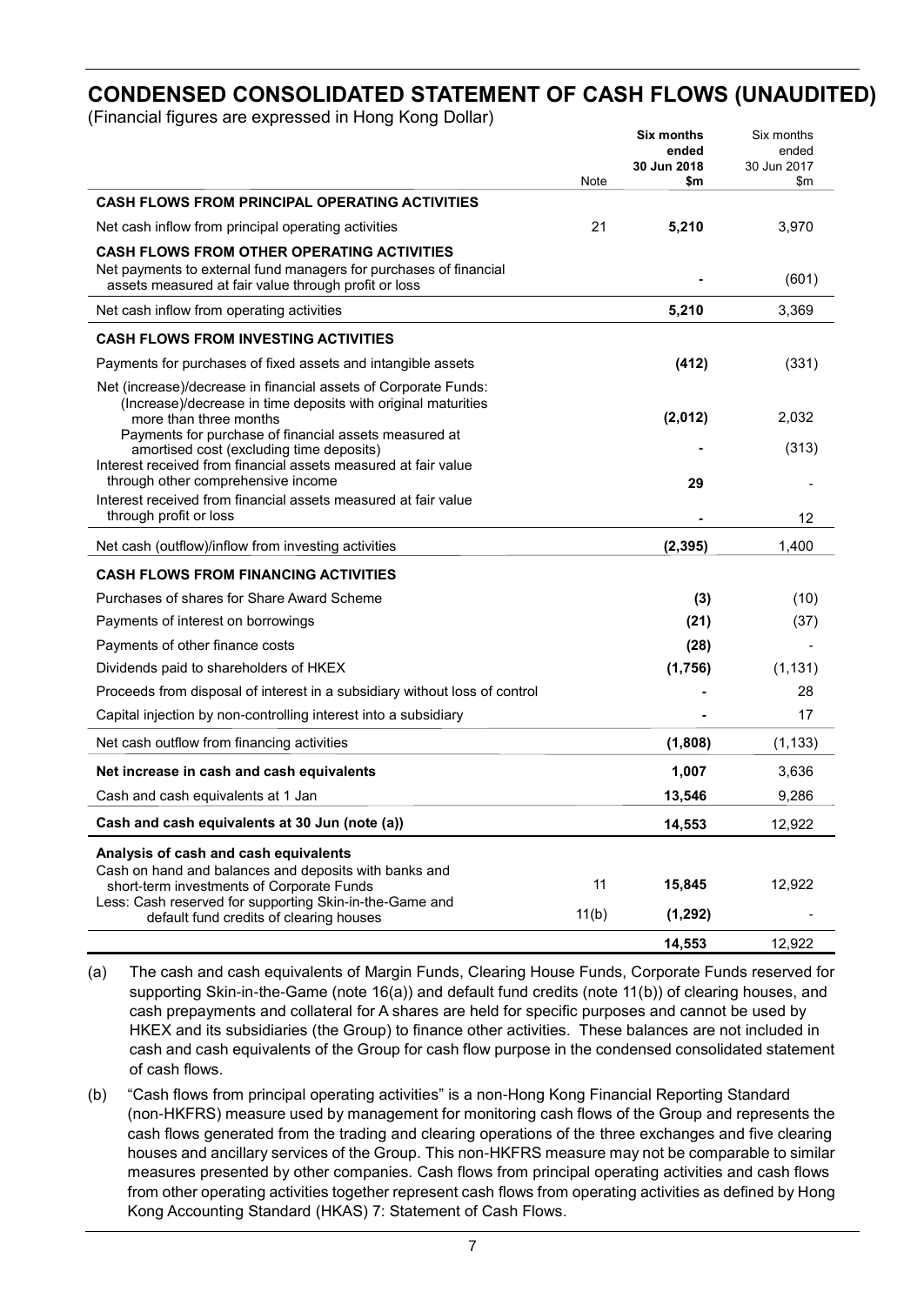# **1. Basis of Preparation and Accounting Policies**

These unaudited condensed consolidated financial statements are prepared in accordance with HKAS 34: Interim Financial Reporting, issued by the Hong Kong Institute of Certified Public **Accountants** 

These unaudited condensed consolidated financial statements should be read in conjunction with the 2017 annual consolidated financial statements. Except as described in note 2 below, the accounting policies and methods of computation used in the preparation of these unaudited condensed consolidated financial statements are consistent with those used in the annual consolidated financial statements for the year ended 31 December 2017.

The Group has not applied Hong Kong Financial Reporting Standard (HKFRS) 16: Leases which will be effective for accounting periods beginning on or after 1 January 2019. HKFRS 16 will primarily affect the accounting for the Group's operating leases. Upon adoption of HKFRS 16, the majority of operating lease commitments will be recognised in the consolidated statement of financial position as lease liabilities and right-of-use assets. The lease liabilities will subsequently be measured at amortised cost and the right-of-use assets will be measured at cost and depreciated on a straight-line basis during the lease term. The Group intends to apply the simplified transition approach and will not restate comparatives amounts for the year prior to its first adoption.

The financial information relating to the year ended 31 December 2017 that is included in these unaudited condensed consolidated financial statements for the six months ended 30 June 2018 as comparative information does not constitute the statutory annual consolidated financial statements of the Company for that year but is derived from those consolidated financial statements. Further information relating to these statutory financial statements required to be disclosed in accordance with section 436 of the Hong Kong Companies Ordinance (Chapter 622) is as follows:

The Company has delivered the consolidated financial statements for the year ended 31 December 2017 to the Registrar of Companies as required by section 662(3) of, and Part 3 of Schedule 6 to, the Hong Kong Companies Ordinance (Chapter 622).

The Company's auditor has reported on those consolidated financial statements. The auditor's report was unqualified; did not include a reference to any matters to which the auditor drew attention by way of emphasis without qualifying its report; and did not contain a statement under sections 406(2), 407(2) or (3) of the Hong Kong Companies Ordinance (Chapter 622).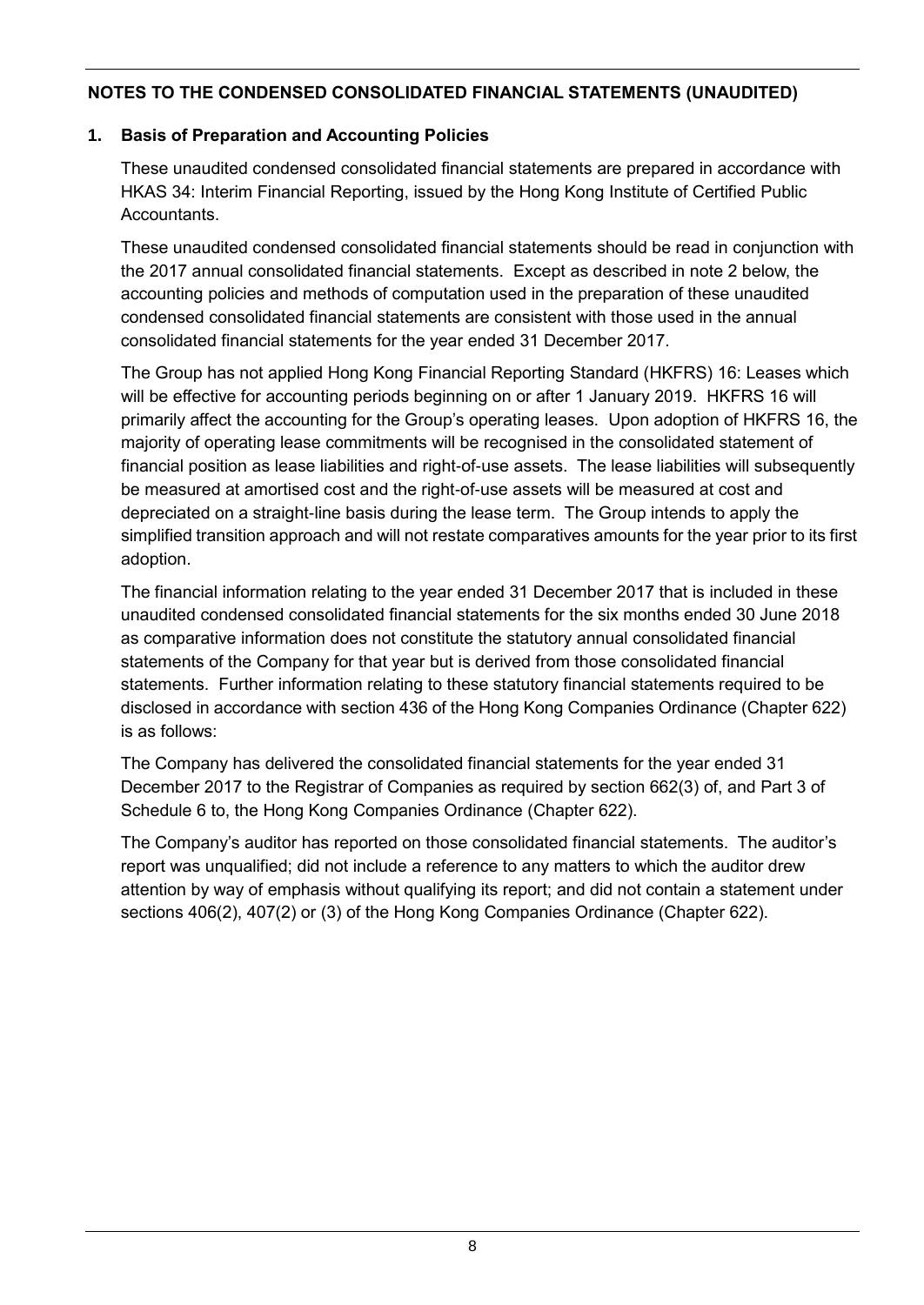# **2. Adoption of new/revised HKFRSs**

In 2018, the Group has adopted the following new standards and interpretation to HKFRSs which are pertinent to the Group's operations and effective for accounting periods beginning on or after 1 January 2018:

| HKFRS 9 (2014)              | <b>Financial Instruments</b>                                   |
|-----------------------------|----------------------------------------------------------------|
| HKFRS 15                    | Revenue from Contracts with Customers                          |
| HK(IFRIC) Interpretation 22 | <b>Foreign Currency Transactions and Advance Consideration</b> |

# (a) Adoption of HKFRS 9 (2014)

(i) Impact of adoption

The adoption of HKFRS 9 (2014) resulted in changes in accounting policies and adjustments to amounts recognised in the financial statements. The new accounting policies are set out in (a)(ii) below and the adjustments to the financial statements are set out below and in note 2(d).

# Classification and measurement

Prior to the adoption of HKFRS 9 (2014), debt securities held for Margin Funds amounting to \$3,059 million as at 31 December 2017 were classified as financial assets measured at fair value through profit or loss. They are held by the Group in a separate portfolio to provide interest income, but may be sold to meet liquidity requirements arising in the normal course of business. The Group considers that these securities are held within a business model whose objective is achieved both by collecting contractual cash flows and by selling the securities. These assets have therefore been classified as financial assets measured at fair value through other comprehensive income under HKFRS 9 (2014). Accordingly, the related cumulative fair value losses of \$4 million were transferred from retained earnings to the revaluation reserve on 1 January 2018. During the six months ended 30 June 2018, net fair value losses of \$3 million relating to these investments, which would otherwise have been charged to the condensed consolidated income statement under HKFRS 9 (2009), were taken to revaluation reserve.

# Impairment

The new impairment model under HKFRS 9 (2014) requires the recognition of provision for impairment losses based on expected credit losses rather than incurred credit losses. There was no material change in the amount of provision for impairment losses required under the expected credit loss model compared with the incurred credit loss model, and there was no financial impact on such change at 1 January 2018, 30 June 2018, and for the six months ended 30 June 2018.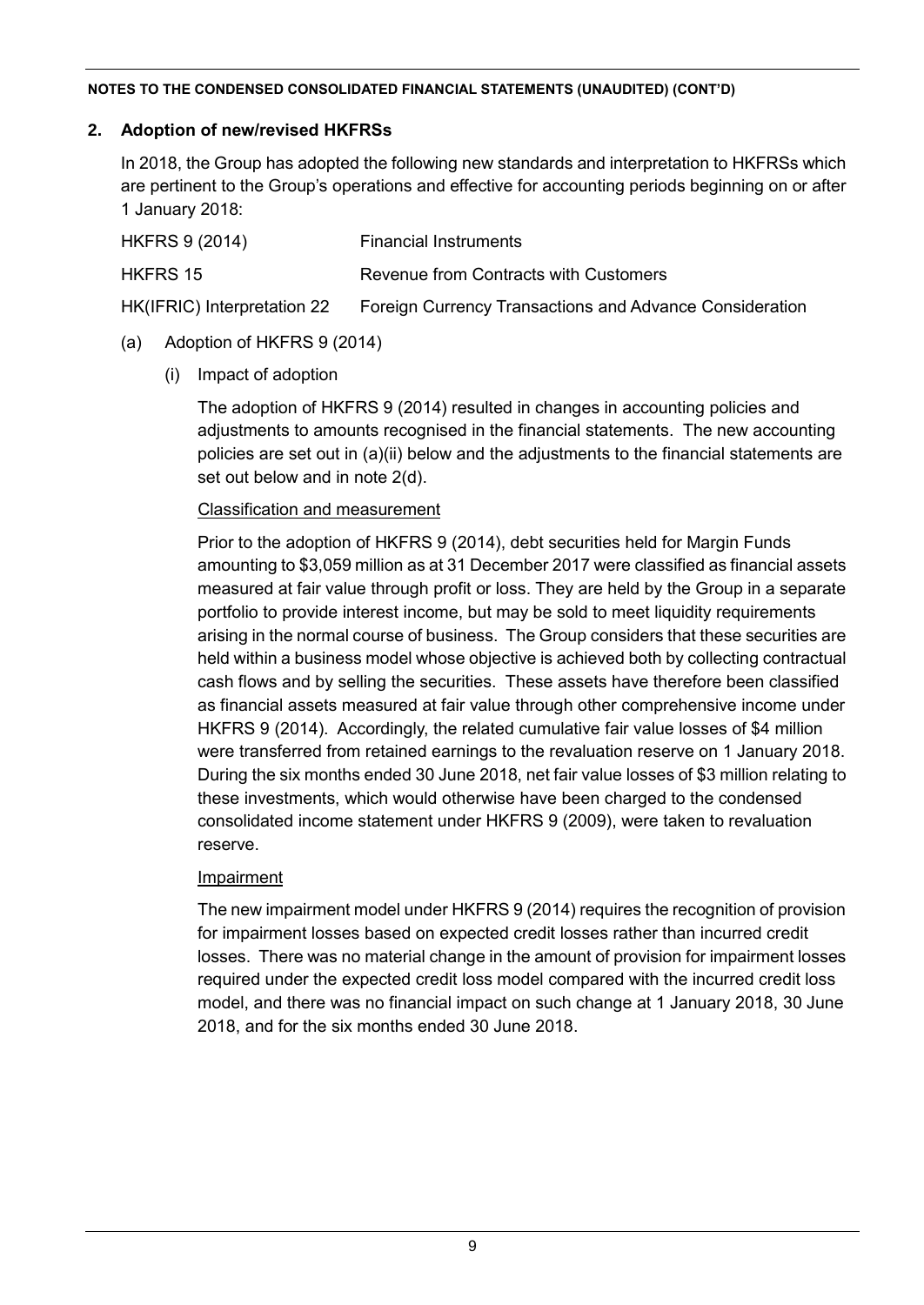# **2. Adoption of new/revised HKFRSs (continued)**

- (a) Adoption of HKFRS 9 (2014) (continued)
	- (ii) Accounting policies applied from 1 January 2018

# **Classification**

The Group classifies its financial assets in the following measurement categories:

- those measured at amortised cost: and
- those measured subsequently at fair value (either through other comprehensive income, or through profit or loss).

The classification depends on the business model for managing the financial assets and the contractual terms of the cash flows.

A financial asset is measured at amortised cost if it meets both of the following conditions and is not designated as at fair value through profit or loss:

- it is held within a business model whose objective is to hold assets to collect contractual cash flows; and
- its contractual terms give rise on specified dates to cash flows that are solely payments of principal and interest on the principal amount outstanding.

A debt investment is measured at fair value through other comprehensive income if it meets both of the following conditions and is not designated as at fair value through profit or loss:

- it is held within a business model whose objective is achieved by both collecting contractual cash flows and selling financial assets; and
- its contractual terms give rise on specified dates to cash flows that are solely payments of principal and interest on the principal amount outstanding.

All financial assets not classified as measured at amortised cost or fair value through other comprehensive income are measured at fair value through profit or loss. This includes all derivative financial assets. On initial recognition, the Group may irrevocably designate a financial asset that otherwise meets the requirements to be measured at amortised cost or at fair value through other comprehensive income as at fair value through profit or loss if doing so eliminates or significantly reduces an accounting mismatch that would otherwise arise.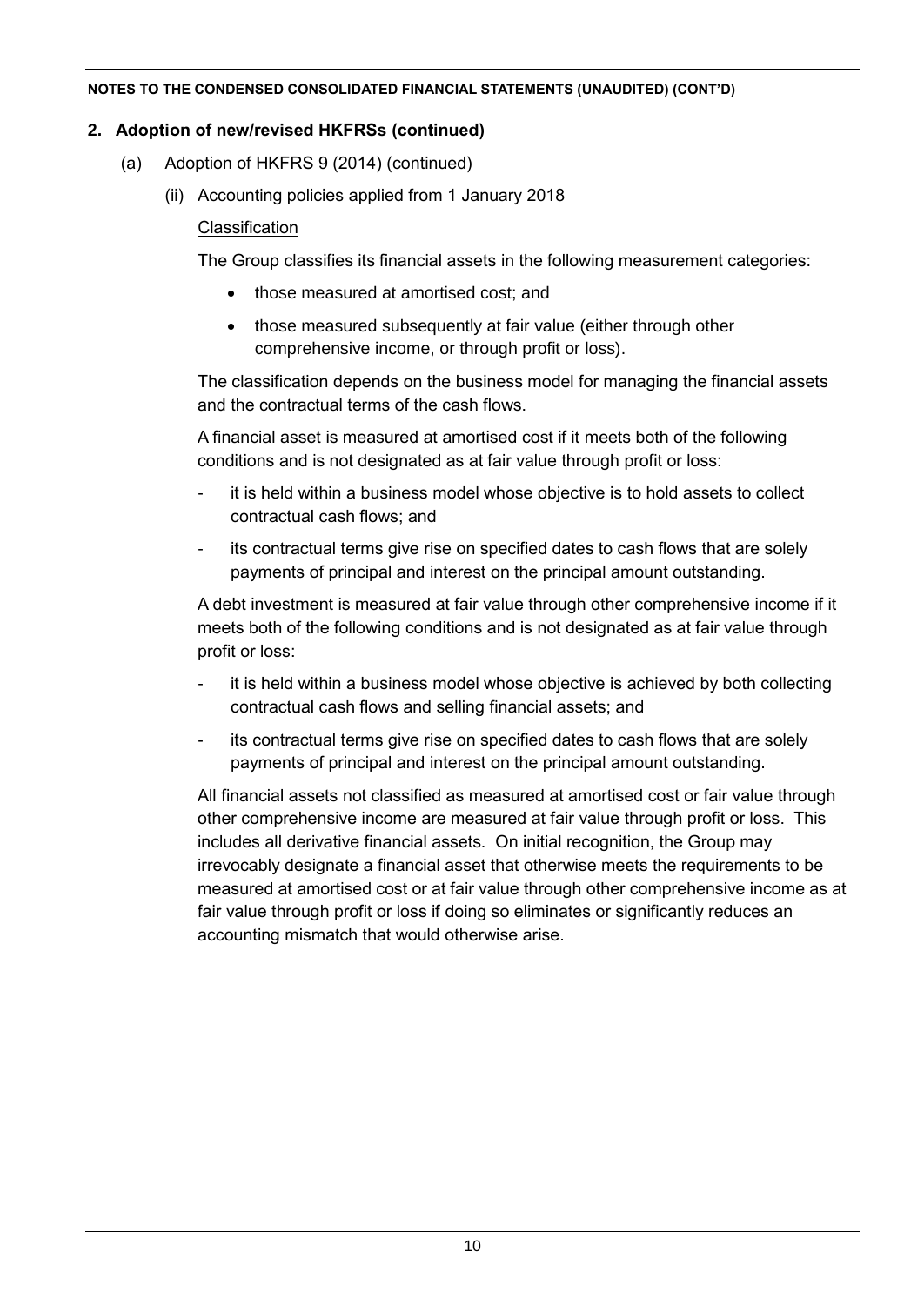# **2. Adoption of new/revised HKFRSs (continued)**

- (a) Adoption of HKFRS 9 (2014) (continued)
	- (ii) Accounting policies applied from 1 January 2018 (continued)

# Measurement

At initial recognition, the Group measures a financial asset at its fair value plus, in the case of a financial asset not at fair value through profit or loss, transaction costs that are directly attributable to the acquisition of the financial asset. Transaction costs of financial assets measured at fair value through profit or loss are expensed in profit or loss.

Subsequent measurement of financial assets is set out below:

- Financial assets measured at amortised cost: These assets are subsequently measured at amortised cost using the effective interest method. The amortised cost is reduced by impairment losses (see below). Interest income, foreign exchange gains and losses and impairment are recognised in profit or loss. Any gains and losses on derecognition is recognised in profit or loss.
- Financial assets measured at fair value through other comprehensive income: These assets are subsequently measured at fair value. Interest income calculated using the effective interest method, foreign exchange gains and losses and impairment are recognised in profit or loss. Other changes in carrying amounts are recognised in other comprehensive income. On derecognition, gains and losses accumulated in other comprehensive income are reclassified to profit or loss.
- Financial assets measured at fair value through profit or loss: These assets are subsequently measured at fair value. Net gains and losses, including any interest or dividend income, are recognised in profit or loss.

# Impairment

The Group assesses on a forward looking basis the expected credit losses associated with its time deposits, debt instruments and other deposits. The impairment methodology applied depends on whether there has been a significant increase in credit risk.

For accounts receivable, the Group applies the simplified approach permitted by HKFRS 9 (2014), which requires expected lifetime losses to be recognised from initial recognition of the receivables.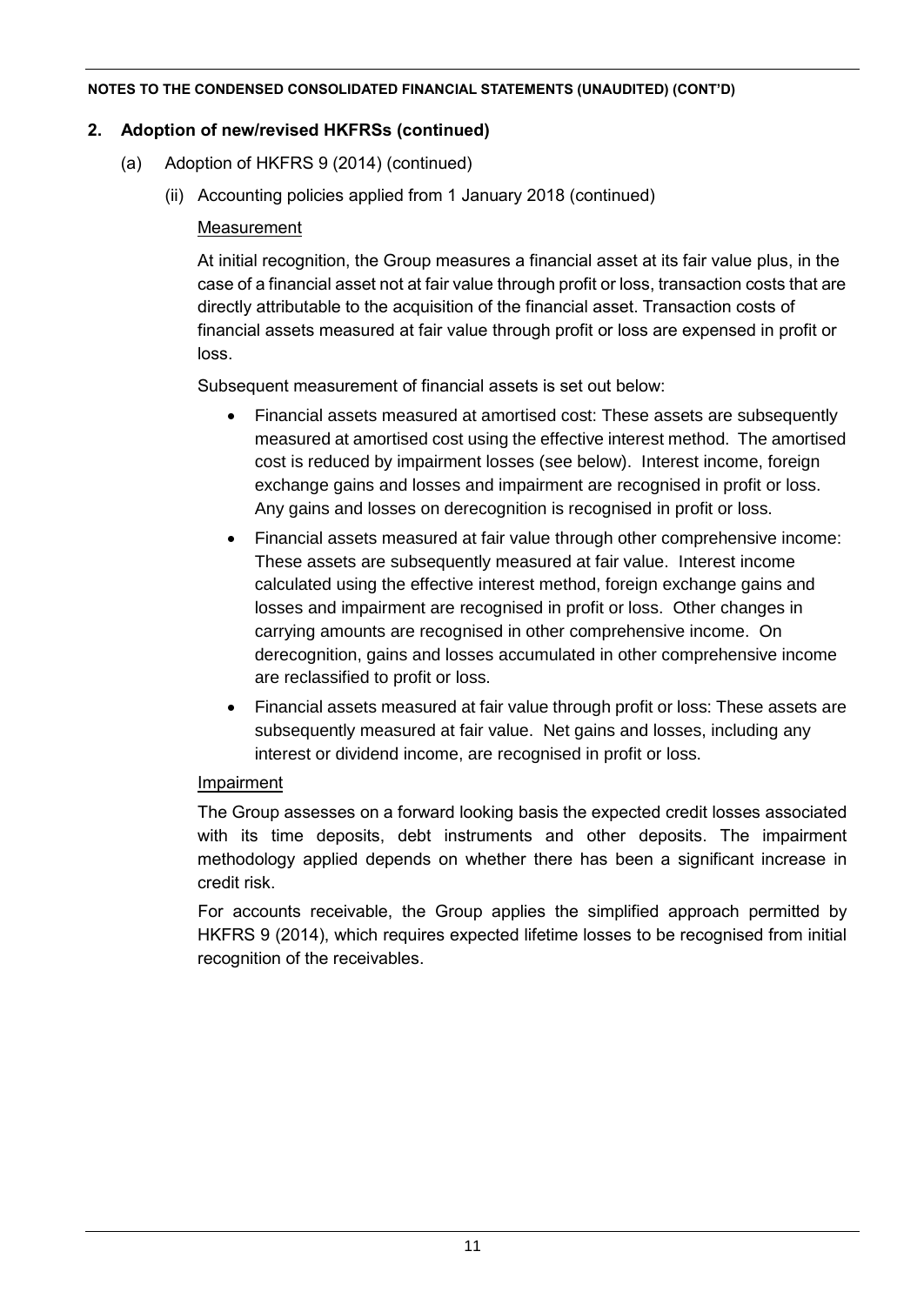# **2. Adoption of new/revised HKFRSs (continued)**

- (b) Adoption of HKFRS 15
	- (i) Impact of adoption

The adoption of HKFRS 15 resulted in changes in accounting policies and adjustments to amounts recognised in the financial statements. The new accounting policies are set out in (b)(ii) below and the adjustments to the financial statements are set out below and in note 2(d).

HKFRS 15 is based on the principle that revenue is recognised when control of goods or services is transferred to customers. Prior to the adoption of HKFRS 15, initial listing fees for initial public offerings (IPOs) were recognised upon the listing of an applicant, cancellation of the application or six months after submission of the application, whichever was earlier, and certain upfront fees charged by the Group were recognised upon receipt. Under HKFRS 15, initial listing fees for IPOs and upfront fees are recognised over time when the services are provided. The timing differences of recognising initial listing fees for IPOs were insignificant, and the financial impact of the change in recognition policy for upfront fees was as follows:

- During the six months ended 30 June 2018, the amount of upfront fees recognised under HKFRS 15 was \$9 million, as compared to \$10 million before the adoption of HKFRS 15.
- Cumulative financial impact of upfront fees of \$62 million was debited to retained earnings with a resulting credit to deferred revenue (the terminology "contract liability" under HKFRS 15 is presented as deferred revenue) on 1 January 2018.
- (ii) Accounting policies applied from 1 January 2018

Initial listing fees are recognised over time when the listed companies or issuers of warrants, callable bull/bear contracts and other securities agree that they have received the listing services, which approximate the amount of vetting work performed. The performance obligation will be fully satisfied upon the listing of the applicant and structured products when all the work relating to vetting of the application is completed.

Upfront fees, as an advance payment for future services, are recognised when those futures services are provided.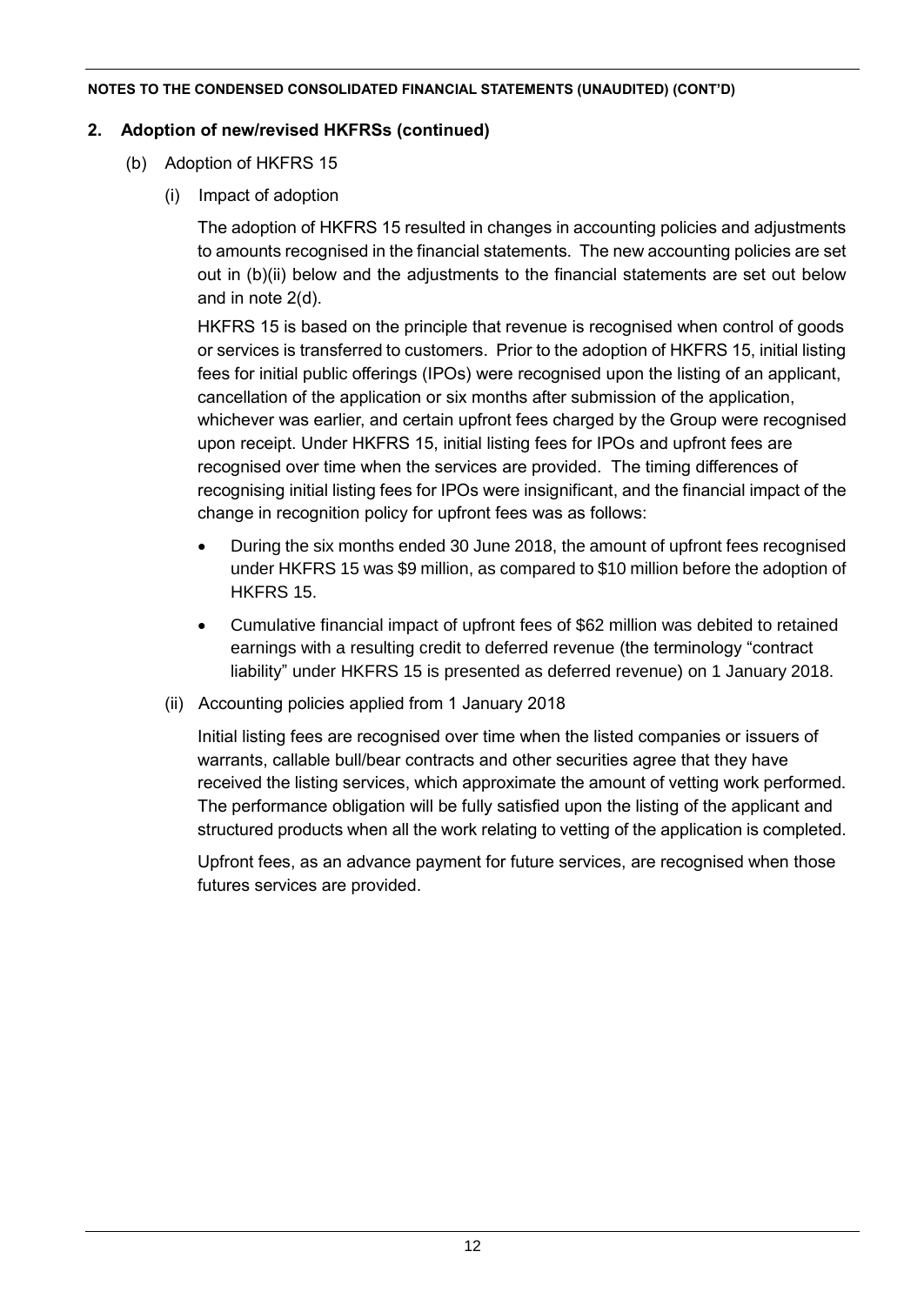# **2. Adoption of new/revised HKFRSs (continued)**

(c) Adoption of HK(IFRIC) Interpretation 22

The Interpretation clarifies that the date of the transaction for the purpose of determining the exchange rate to be used on initial recognition of the related asset, expense or income is the date on which the Group initially pays or receives the advance consideration. The adoption did not have any financial impact on the Group.

(d) Impact on the condensed consolidated financial statements

The Group has applied HKFRS 9 (2014) and HKFRS 15 retrospectively from 1 January 2018. As permitted by the respective transitional provisions of these accounting standards, comparatives for 2017 were not restated. The reclassifications and adjustments were recognised in the opening condensed consolidated statement of financial position on 1 January 2018. The following table shows the adjustments recognised for each individual line item. Line items that were not affected by the changes have not been included.

|                                            | 31 Dec 2017   | Impact from adoption of |                 |                 |
|--------------------------------------------|---------------|-------------------------|-----------------|-----------------|
|                                            | As originally | <b>HKFRS 9 (2014)</b>   | <b>HKFRS 15</b> | 1 Jan 2018      |
| Condensed consolidated statement of        | presented     | (note 2(a)(i))          | (note 2(b)(i))  | <b>Restated</b> |
| financial position (extract)               | \$m           | \$m                     | \$m             | \$m             |
| <b>Current assets</b>                      |               |                         |                 |                 |
| Financial assets measured at fair value    |               |                         |                 |                 |
| through profit or loss                     | 95,037        | (3,059)                 |                 | 91,978          |
| Financial assets measured at fair value    |               |                         |                 |                 |
| through other comprehensive income         |               | 3,059                   |                 | 3,059           |
| <b>Total assets</b>                        | 317,604       |                         |                 | 317,604         |
| <b>Current liabilities</b>                 |               |                         |                 |                 |
|                                            |               |                         |                 |                 |
| Deferred revenue <sup>(1)</sup>            | 957           |                         | 62              | 1,019           |
| <b>Total liabilities</b>                   | 280,229       |                         | 62              | 280,291         |
| <b>Equity</b>                              |               |                         |                 |                 |
| Hedging and revaluation reserves           | 1             | (4)                     |                 | (3)             |
| Retained earnings                          | 12,090        | 4                       | (62)            | 12,032          |
| <b>Equity attributable to shareholders</b> |               |                         |                 |                 |
| of HKEX                                    | 37,273        |                         | (62)            | 37,211          |
| <b>Total equity</b>                        | 37,375        |                         | (62)            | 37,313          |
| <b>Total liabilities and equity</b>        | 317,604       |                         |                 | 317,604         |

 $(1)$  the terminology "contract liability" under HKFRS 15 is presented as deferred revenue on the condensed consolidated statement of financial position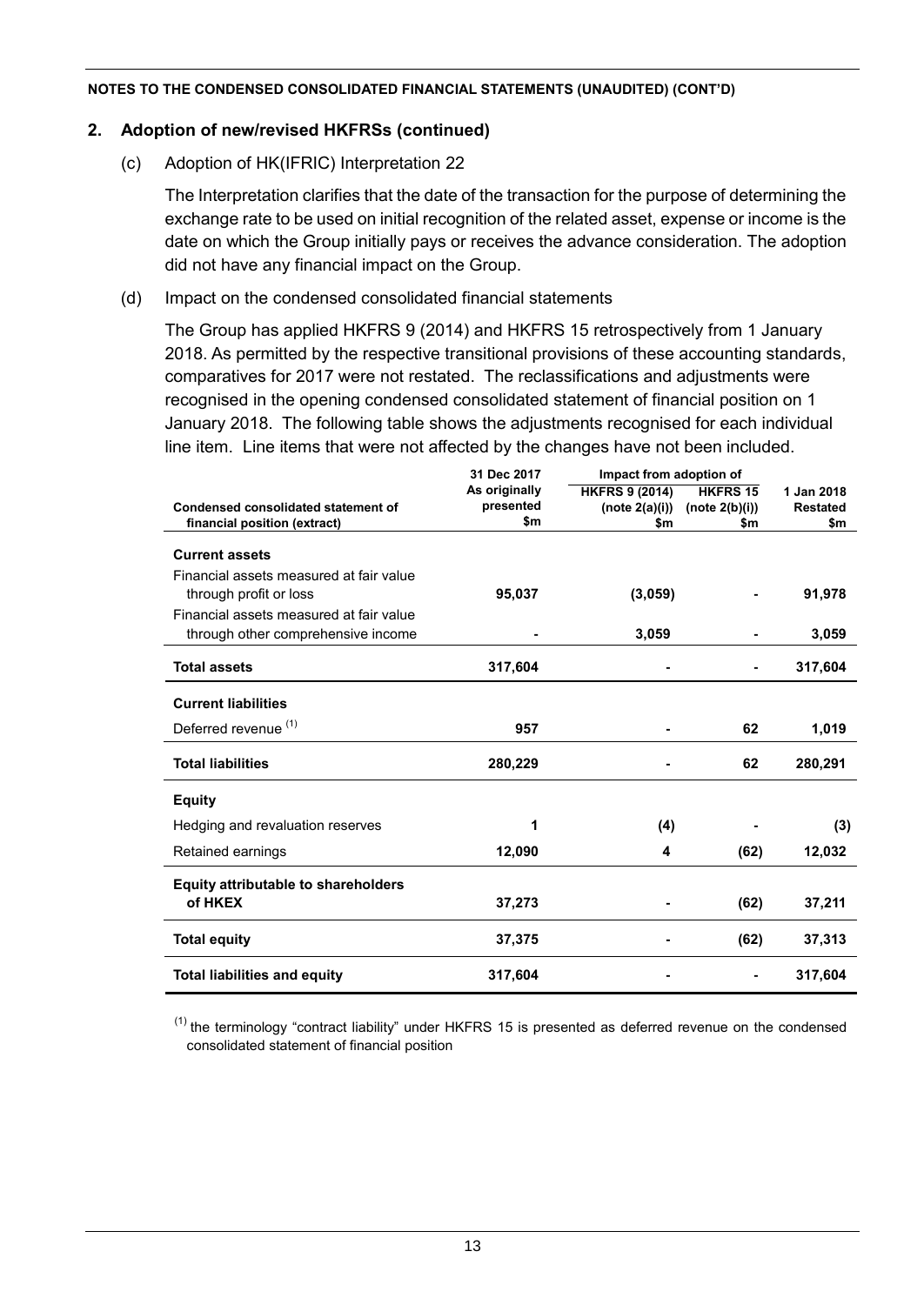# **2. Adoption of new/revised HKFRSs (continued)**

(d) Impact on the condensed consolidated financial statements (continued)

The following tables show the impact on each individual line item of the condensed consolidated income statement and condensed consolidated statement of comprehensive income for the six months ended 30 June 2018 and the condensed consolidated statement of financial position as of 30 June 2018 following the adoption of the HKFRS 9 (2014) and HKFRS 15. Line items that were not affected by the changes are not included.

|                                                             | Six months ended 30 Jun 2018                                |                                                |                                             |                       |  |  |  |
|-------------------------------------------------------------|-------------------------------------------------------------|------------------------------------------------|---------------------------------------------|-----------------------|--|--|--|
|                                                             | <b>Before</b>                                               | Impact from adoption of                        |                                             |                       |  |  |  |
| <b>Condensed consolidated income</b><br>statement (extract) | adoption of<br><b>HKFRS 9 (2014)</b><br>and HKFRS 15<br>\$m | <b>HKFRS 9 (2014)</b><br>(note 2(a)(i))<br>\$m | <b>HKFRS 15</b><br>(note $2(b)(i)$ )<br>\$m | As<br>reported<br>\$m |  |  |  |
| Other revenue                                               | 489                                                         |                                                | (1)                                         | 488                   |  |  |  |
| Net investment income                                       | 792                                                         | 3                                              |                                             | 795                   |  |  |  |
| <b>REVENUE AND OTHER INCOME</b>                             | 8,192                                                       | 3                                              | (1)                                         | 8,194                 |  |  |  |
| PROFIT BEFORE TAXATION                                      | 5,845                                                       | 3                                              | (1)                                         | 5,847                 |  |  |  |
| <b>TAXATION</b>                                             | (822)                                                       | $\blacksquare$                                 |                                             | (822)                 |  |  |  |
| <b>PROFIT FOR THE PERIOD</b>                                | 5,023                                                       | 3                                              | (1)                                         | 5,025                 |  |  |  |
| <b>PROFIT ATTRIBUTABLE TO</b>                               |                                                             |                                                |                                             |                       |  |  |  |
| <b>SHAREHOLDERS OF HKEX</b>                                 | 5,039                                                       | 3                                              | (1)                                         | 5,041                 |  |  |  |
|                                                             |                                                             | Six months ended 30 Jun 2018                   |                                             |                       |  |  |  |
|                                                             | <b>Before</b>                                               | Impact from adoption of                        |                                             |                       |  |  |  |
|                                                             | adoption of<br><b>HKFRS 9 (2014)</b>                        | <b>HKFRS 9 (2014)</b>                          | <b>HKFRS 15</b>                             | As                    |  |  |  |
| Condensed consolidated statement of                         | and HKFRS 15                                                | (note 2(a)(i))                                 | (note 2(b)(i))                              | reported              |  |  |  |
| comprehensive income (extract)                              | \$m                                                         | \$m                                            | \$m                                         | \$m                   |  |  |  |
| <b>PROFIT FOR THE PERIOD</b>                                | 5,023                                                       | 3                                              | (1)                                         | 5,025                 |  |  |  |
| <b>OTHER COMPREHENSIVE INCOME</b>                           |                                                             |                                                |                                             |                       |  |  |  |
| Items that may be reclassified                              |                                                             |                                                |                                             |                       |  |  |  |
| subsequently to profit or loss:                             |                                                             |                                                |                                             |                       |  |  |  |
| Changes in fair value of financial assets                   |                                                             |                                                |                                             |                       |  |  |  |
| measured at fair value through                              |                                                             |                                                |                                             |                       |  |  |  |
| other comprehensive income                                  |                                                             | (3)                                            |                                             | (3)                   |  |  |  |
| <b>OTHER COMPREHENSIVE INCOME</b>                           | 64                                                          | (3)                                            |                                             | 61                    |  |  |  |
| <b>TOTAL COMPREHENSIVE INCOME</b>                           | 5,087                                                       | $\blacksquare$                                 | (1)                                         | 5,086                 |  |  |  |
| <b>TOTAL COMPREHENSIVE INCOME</b><br><b>ATTRIBUTABLE TO</b> |                                                             |                                                |                                             |                       |  |  |  |
| <b>SHAREHOLDERS OF HKEX</b>                                 | 5.101                                                       |                                                | (1)                                         | 5.100                 |  |  |  |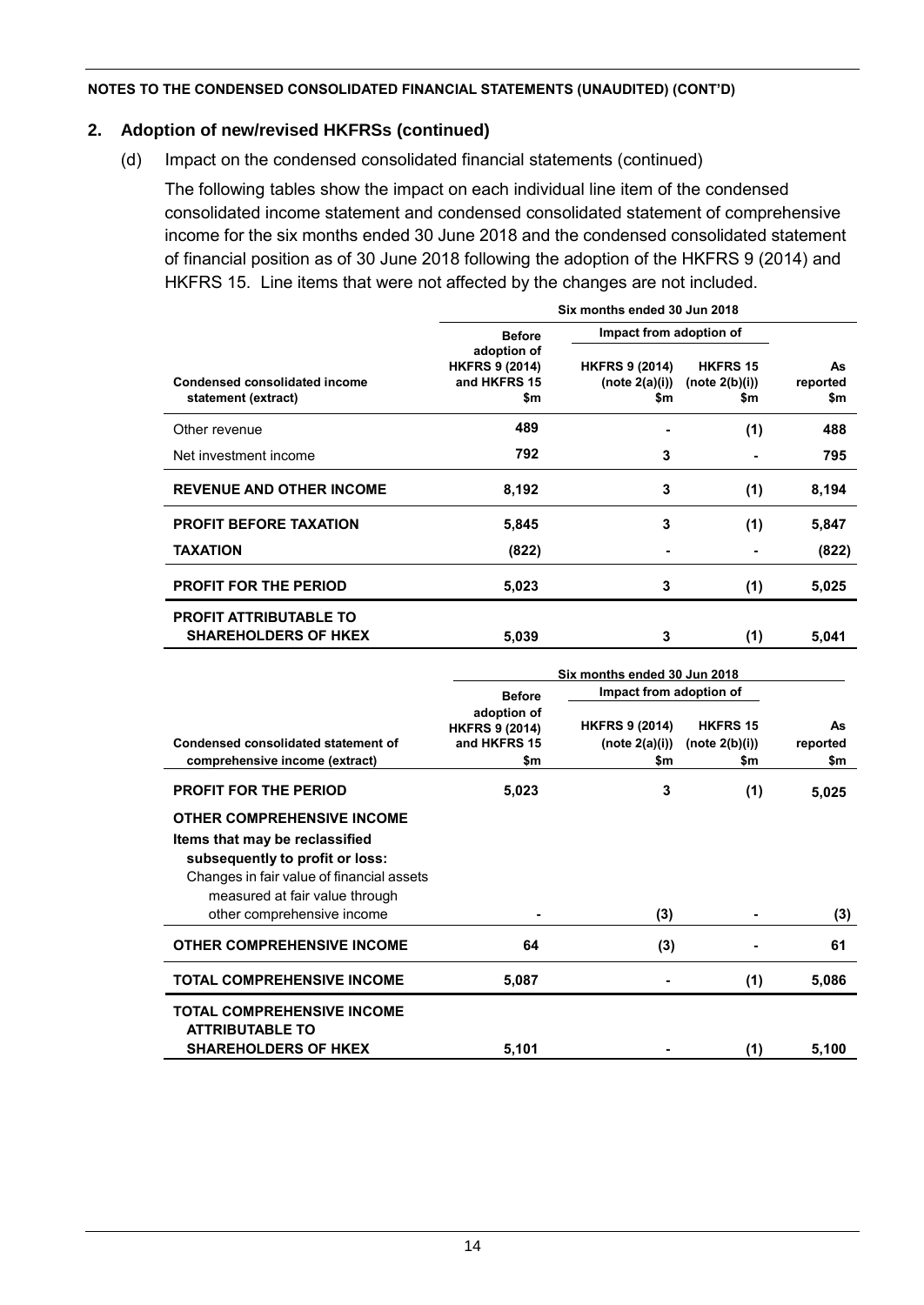# **2. Adoption of new/revised HKFRSs (continued)**

(d) Impact on the condensed consolidated financial statements (continued)

|                                                                               | <b>Before</b>                                               | Impact from adoption of                        |                                          |                       |
|-------------------------------------------------------------------------------|-------------------------------------------------------------|------------------------------------------------|------------------------------------------|-----------------------|
| Condensed consolidated statement of<br>financial position (extract)           | adoption of<br><b>HKFRS 9 (2014)</b><br>and HKFRS 15<br>\$m | <b>HKFRS 9 (2014)</b><br>(note 2(a)(i))<br>\$m | <b>HKFRS 15</b><br>(note 2(b)(i))<br>\$m | As<br>reported<br>\$m |
| <b>Current assets</b>                                                         |                                                             |                                                |                                          |                       |
| Financial assets measured at fair value<br>through profit or loss             | 76,752                                                      | (3,059)                                        |                                          | 73,693                |
| Financial assets measured at fair value<br>through other comprehensive income |                                                             | 3,059                                          |                                          | 3,059                 |
| <b>Total assets</b>                                                           | 303,824                                                     |                                                |                                          | 303,824               |
| <b>Current liabilities</b>                                                    |                                                             |                                                |                                          |                       |
| Deferred revenue                                                              | 673                                                         |                                                | 63                                       | 736                   |
| <b>Total liabilities</b>                                                      | 263,027                                                     |                                                | 63                                       | 263,090               |
| <b>Equity</b>                                                                 |                                                             |                                                |                                          |                       |
| Hedging and revaluation reserves                                              | (2)                                                         | (7)                                            |                                          | (9)                   |
| Retained earnings                                                             | 13,929                                                      | 7                                              | (63)                                     | 13,873                |
| <b>Equity attributable to shareholders</b>                                    |                                                             |                                                |                                          |                       |
| of HKEX                                                                       | 40,709                                                      |                                                | (63)                                     | 40,646                |
| <b>Total equity</b>                                                           | 40,797                                                      | $\blacksquare$                                 | (63)                                     | 40,734                |
| <b>Total liabilities and equity</b>                                           | 303,824                                                     |                                                |                                          | 303,824               |

The adoption of HKFRS 9 (2014) and HKFRS 15 has insignificant impact to the earnings per share, and has no impact on the net cash flow from operating, investing and financing activities on the condensed consolidated statement of cash flows.

# **3. Operating Segments**

The Group determines its operating segments based on the internal management reports that are used to make strategic decisions reviewed by the chief operating decision-maker.

The Group has five reportable segments ("Corporate Items" is not a reportable segment). The segments are managed separately as each segment offers different products and services and requires different information technology systems and marketing strategies. The operations in each of the Group's reportable segments are as follows:

The **Cash** segment covers all equity products traded on the Cash Market platforms, the Shanghai Stock Exchange and the Shenzhen Stock Exchange through Shanghai-Hong Kong Stock Connect and Shenzhen-Hong Kong Stock Connect (Stock Connect), sales of market data relating to these products and other related activities. The major sources of revenue of the segment are trading fees, trading tariff, listing fees of equity products and market data fees.

The **Equity and Financial Derivatives** segment refers to derivatives products traded on The Stock Exchange of Hong Kong Limited (Stock Exchange) and Hong Kong Futures Exchange Limited (Futures Exchange) and other related activities. These include the provision and maintenance of trading platforms for a range of equity and financial derivatives products, such as stock and equity index futures and options, derivative warrants (DWs), callable bull/bear contracts (CBBCs) and warrants and sales of related market data. The major sources of revenue are trading fees, trading tariff, listing fees of derivatives products and market data fees.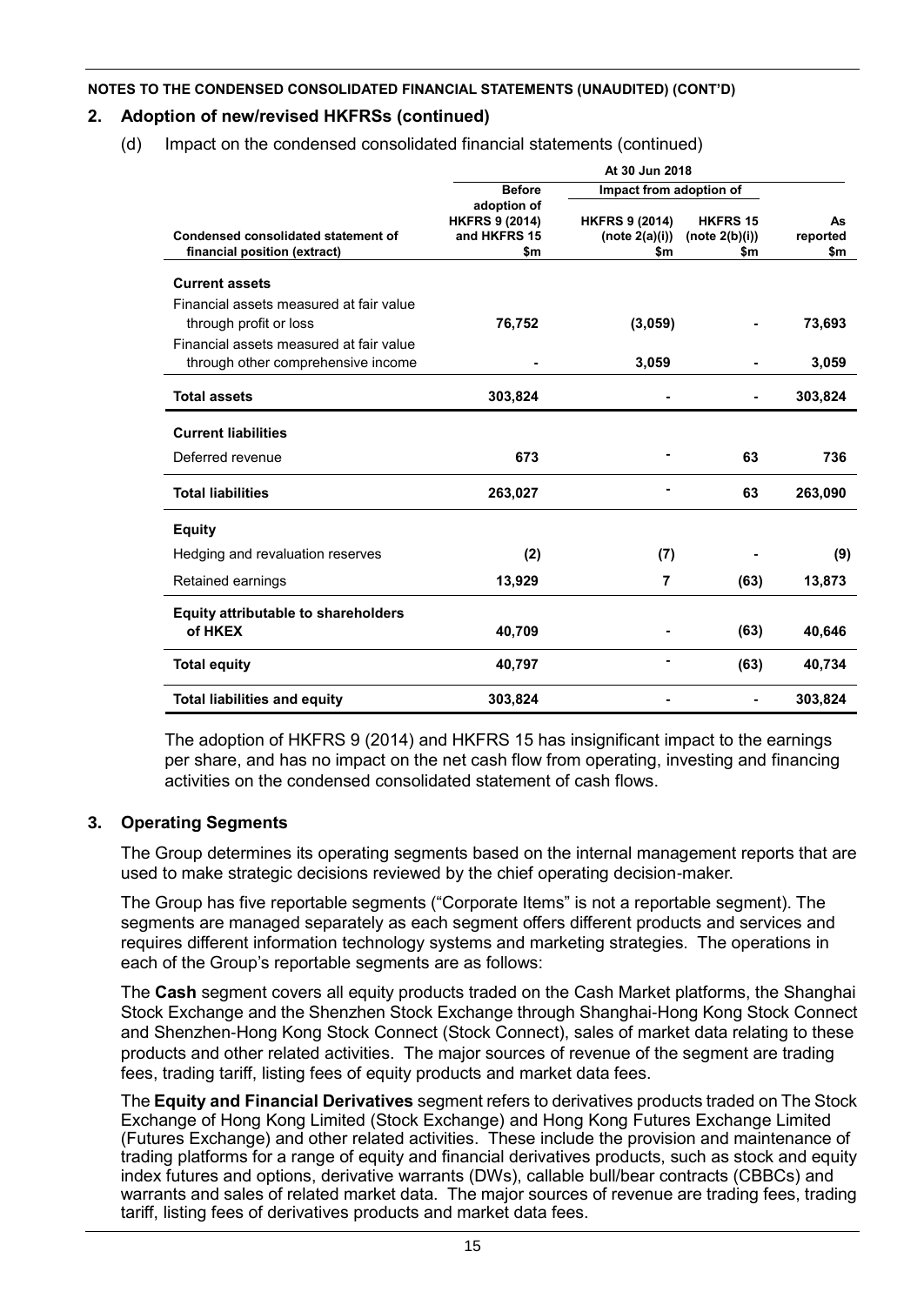# **3. Operating Segments (continued)**

The **Commodities** segment refers to the operations of The London Metal Exchange (LME), which operates an exchange in the UK for the trading of base and precious metals futures and options contracts, and the development of a new commodity trading platform in the Mainland. It also covers the Asia Commodities contracts and gold and iron ore futures contracts traded on the Futures Exchange. The major sources of revenue of the segment are trading fees of commodity products, commodity market data fees and fees from ancillary operations.

The **Clearing** segment refers to the operations of the five clearing houses, namely Hong Kong Securities Clearing Company Limited (HKSCC), The SEHK Options Clearing House Limited (SEOCH), HKFE Clearing Corporation Limited (HKCC), OTC Clearing Hong Kong Limited (OTC Clear) and LME Clear Limited (LME Clear), which are responsible for clearing, settlement and custodian activities of the exchanges of the Group and Northbound trades under Stock Connect, and clearing and settlement of over-the-counter derivatives contracts. Its principal sources of revenue are derived from providing clearing, settlement, depository, custody and nominee services and net investment income earned on the Margin Funds and Clearing House Funds.

The **Platform and Infrastructure** segment refers to all services in connection with providing users with access to the platform and infrastructure of the Group. Its major sources of revenue are network, terminal user, dataline and software sub-license fees and hosting services fees.

Central income (including net investment income of Corporate Funds) and central costs (costs of central support functions that provide services to all operating segments and other costs not directly related to any operating segment) are included as "Corporate Items".

The chief operating decision-maker assesses the performance of the operating segments principally based on their EBITDA.

An analysis by operating segment of the Group's EBITDA and profit before taxation for the period is as follows:

|                                                   | Six months ended 30 Jun 2018 |                                       |                    |                        |                |              |         |  |  |  |
|---------------------------------------------------|------------------------------|---------------------------------------|--------------------|------------------------|----------------|--------------|---------|--|--|--|
|                                                   |                              | <b>Equity and</b><br><b>Financial</b> |                    | <b>Platform</b><br>and |                |              |         |  |  |  |
|                                                   | Cash                         | <b>Derivatives</b>                    | <b>Commodities</b> | Clearing               | Infrastructure | <b>Items</b> | Group   |  |  |  |
|                                                   | \$m                          | \$m                                   | \$m                | \$m                    | \$m            | \$m          | \$m     |  |  |  |
| Revenue from external customers                   | 2,099                        | 1,734                                 | 706                | 2,511                  | 327            | 8            | 7,385   |  |  |  |
| Net investment income                             |                              | -                                     | $\blacksquare$     | 622                    | $\blacksquare$ | 173          | 795     |  |  |  |
| Sundry income                                     | $\blacksquare$               | ٠                                     | $\blacksquare$     | 7                      | ۰              | 7            | 14      |  |  |  |
| Revenue and other income                          | 2,099                        | 1,734                                 | 706                | 3,140                  | 327            | 188          | 8,194   |  |  |  |
| Operating expenses                                | (282)                        | (280)                                 | (354)              | (400)                  | (75)           | (527)        | (1,918) |  |  |  |
| Reportable segment EBITDA                         | 1,817                        | 1,454                                 | 352                | 2,740                  | 252            | (339)        | 6,276   |  |  |  |
| Depreciation and amortisation                     | (40)                         | (36)                                  | (147)              | (101)                  | (18)           | (36)         | (378)   |  |  |  |
| Finance costs                                     | ۰                            | $\blacksquare$                        |                    | (16)                   | -              | (39)         | (55)    |  |  |  |
| Share of profits less losses of joint<br>ventures | 8                            | (4)                                   | $\blacksquare$     |                        |                |              | 4       |  |  |  |
| Reportable segment profit before<br>taxation      | 1,785                        | 1,414                                 | 205                | 2,623                  | 234            | (414)        | 5,847   |  |  |  |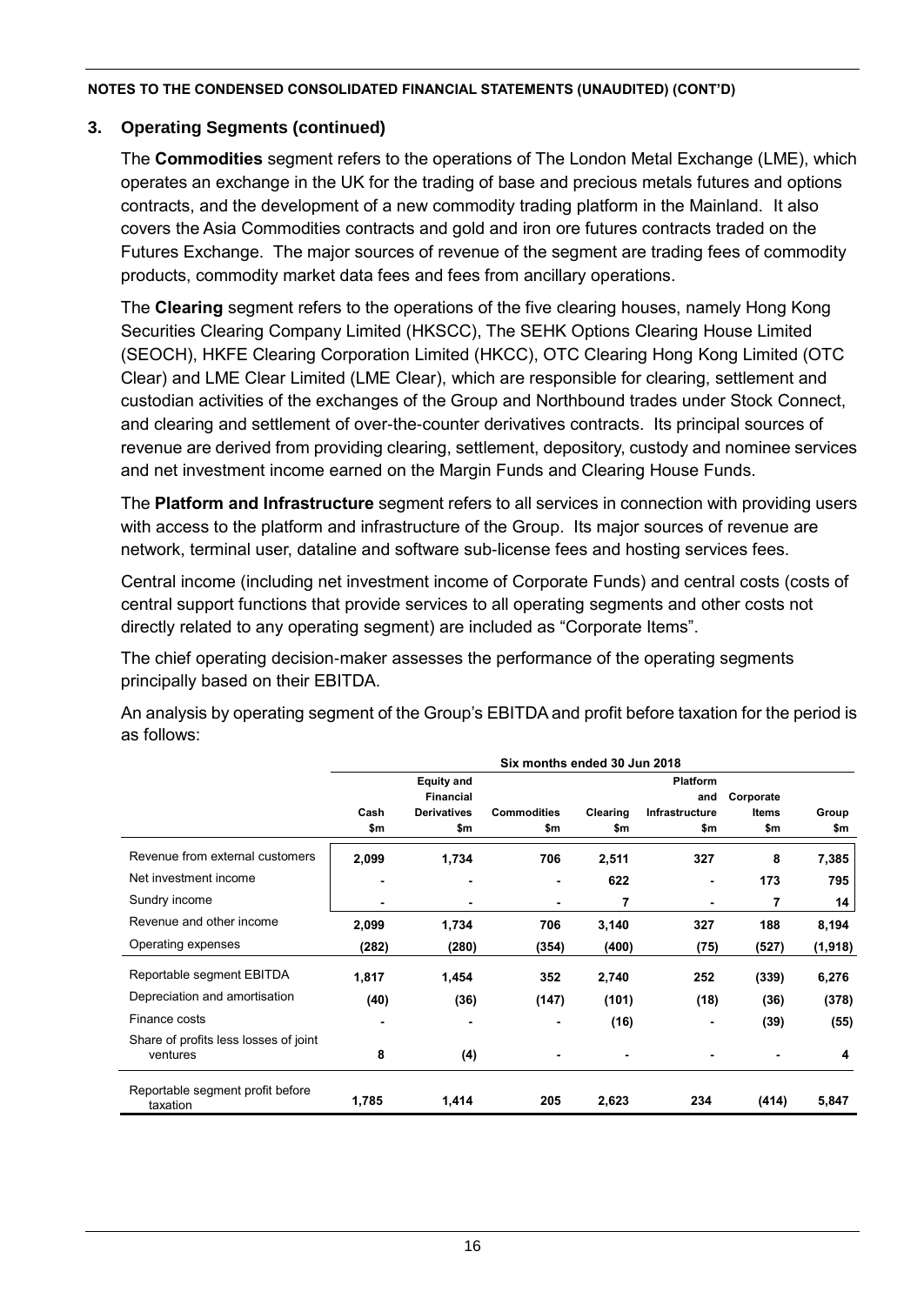# **3. Operating Segments (continued)**

|                                  | Six months ended 30 Jun 2017 |             |                          |                          |                |           |         |  |
|----------------------------------|------------------------------|-------------|--------------------------|--------------------------|----------------|-----------|---------|--|
|                                  |                              | Equity and  |                          |                          | Platform       |           |         |  |
|                                  |                              | Financial   |                          |                          | and            | Corporate |         |  |
|                                  | Cash                         | Derivatives | Commodities              | Clearing                 | Infrastructure | Items     | Group   |  |
|                                  | \$m                          | \$m         | \$m                      | \$m                      | \$m            | \$m       | \$m     |  |
| Revenue from external customers  | 1,512                        | 952         | 721                      | 1,912                    | 279            | 3         | 5,379   |  |
| Net investment income            | ٠                            | ۰           | $\overline{\phantom{a}}$ | 393                      | ۰              | 428       | 821     |  |
| Sundry income                    | $\overline{\phantom{a}}$     | ۰           | $\blacksquare$           | 3                        |                |           | 3       |  |
| Revenue and other income         | 1,512                        | 952         | 721                      | 2,308                    | 279            | 431       | 6,203   |  |
| Operating expenses               | (291)                        | (222)       | (281)                    | (378)                    | (75)           | (464)     | (1,711) |  |
| Reportable segment EBITDA        | 1,221                        | 730         | 440                      | 1,930                    | 204            | (33)      | 4,492   |  |
| Depreciation and amortisation    | (33)                         | (36)        | (136)                    | (92)                     | (21)           | (44)      | (362)   |  |
| Finance costs                    | -                            |             |                          | $\blacksquare$           |                | (65)      | (65)    |  |
| Share of loss of a joint venture | $\qquad \qquad \blacksquare$ | (5)         | $\blacksquare$           | $\overline{\phantom{a}}$ |                |           | (5)     |  |
| Reportable segment profit before |                              |             |                          |                          |                |           |         |  |
| taxation                         | 1,188                        | 689         | 304                      | 1,838                    | 183            | (142)     | 4,060   |  |

# **4. Trading Fees and Trading Tariff**

|                                                                                        | Six months<br>ended<br>30 Jun 2018<br>\$m | Six months<br>ended<br>30 Jun 2017<br>\$m |
|----------------------------------------------------------------------------------------|-------------------------------------------|-------------------------------------------|
| Equity securities traded on the Stock Exchange and through Stock Connect               | 1.359                                     | 828                                       |
| DWs, CBBCs and warrants traded on the Stock Exchange                                   | 417                                       | 219                                       |
| Futures and options contracts traded on the Stock Exchange and<br>the Futures Exchange | 1.008                                     | 572                                       |
| Base and precious metals futures and options contracts traded on the LME               | 550                                       | 561                                       |
|                                                                                        | 3.334                                     | 2.180                                     |

# **5. Net Investment Income**

|                                                                         | Six months<br>ended<br>30 Jun 2018<br>\$m | Six months<br>ended<br>30 Jun 2017<br>\$m |
|-------------------------------------------------------------------------|-------------------------------------------|-------------------------------------------|
| Gross interest income from financial assets measured at amortised cost  | 1,229                                     | 643                                       |
| Gross interest income from financial assets measured at fair value      |                                           |                                           |
| through other comprehensive income                                      | 29                                        |                                           |
| Interest rebates to Participants                                        | (505)                                     | (200)                                     |
| Net interest income                                                     | 753                                       | 443                                       |
| Net fair value gains including interest income on financial assets      |                                           |                                           |
| mandatorily measured at fair value through profit or loss and financial |                                           |                                           |
| liabilities at fair value through profit or loss                        | 52                                        | 346                                       |
| <b>Others</b>                                                           | (10)                                      | 32                                        |
| Net investment income                                                   | 795                                       | 821                                       |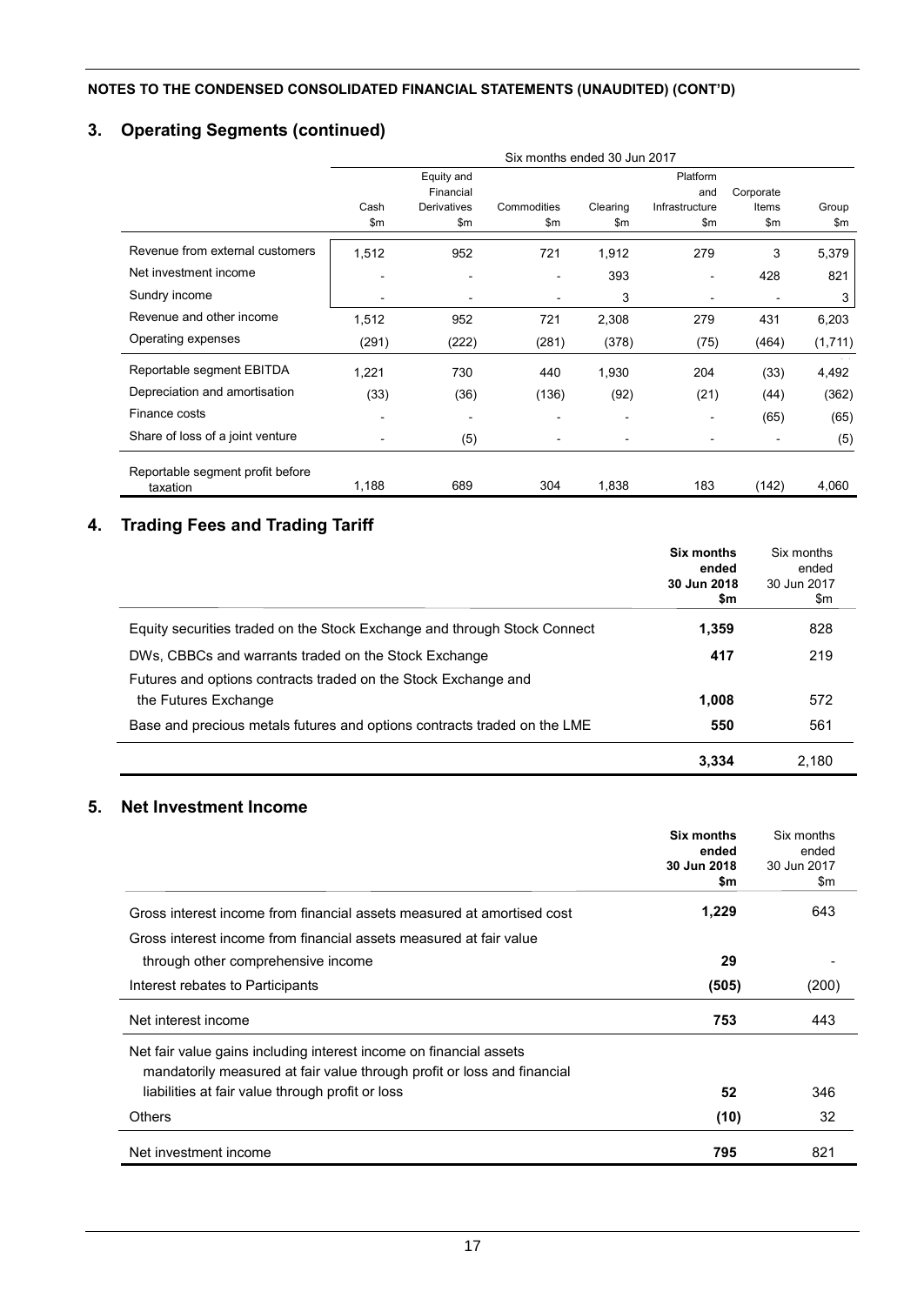### **6. Staff Costs and Related Expenses**

|                                                                | <b>Six months</b><br>ended<br>30 Jun 2018 | Six months<br>ended<br>30 Jun 2017 |
|----------------------------------------------------------------|-------------------------------------------|------------------------------------|
|                                                                | \$m                                       | \$m                                |
| Salaries and other short-term employee benefits                | 1,012                                     | 901                                |
| Employee share-based compensation benefits of HKEX Share Award |                                           |                                    |
| Scheme (Share Award Scheme)                                    | 101                                       | 101                                |
| <b>Termination benefits</b>                                    | 14                                        |                                    |
| Retirement benefit costs (note (a))                            | 78                                        | 70                                 |
|                                                                | 1,205                                     | 1.073                              |

(a) The Group has sponsored a defined contribution provident fund scheme (ORSO Plan) and a Mandatory Provident Fund scheme (MPF Scheme) for the benefits of its employees in Hong Kong. The Group has also sponsored a defined contribution pension scheme for all employees of LME and LME Clear (LME Pension Scheme), and has joined defined contribution retirement schemes arranged by local government labour and security authorities for employees of its PRC subsidiaries and representation office (PRC Retirement Schemes). The retirement benefit costs charged to the condensed consolidated income statement represent contributions paid and payable by the Group to the ORSO Plan, the MPF Scheme, the LME Pension Scheme, the PRC Retirement Schemes and related fees.

# **7. Finance Costs**

|                                                                                                               | Six months<br>ended<br>30 Jun 2018<br>\$m | Six months<br>ended<br>30 Jun 2017<br>\$m |
|---------------------------------------------------------------------------------------------------------------|-------------------------------------------|-------------------------------------------|
| Interest and finance charges for financial liabilities not at fair value<br>through profit or loss (note (a)) | 48                                        | 44                                        |
| Negative interest on Euro and Japanese Yen deposits                                                           | 7                                         |                                           |
| Net foreign exchange losses on financing activities                                                           | $\blacksquare$                            | 21                                        |
|                                                                                                               | 55                                        | 65                                        |

(a) For the six months ended 30 June 2018, the total interest expenses for financial liabilities not at fair value through profit or loss amounted to \$27 million (2017: \$44 million). For the six months ended 30 June 2018, banking facility commitment fees of \$21 million that relate to liquidity support provided to the Group's clearing houses have been reclassified from bank charges, under other operating expenses, to finance costs to more appropriately reflect the nature of the costs incurred. No restatement of prior period comparatives of \$20 million was made as the amount was considered immaterial to the overall financial **statements**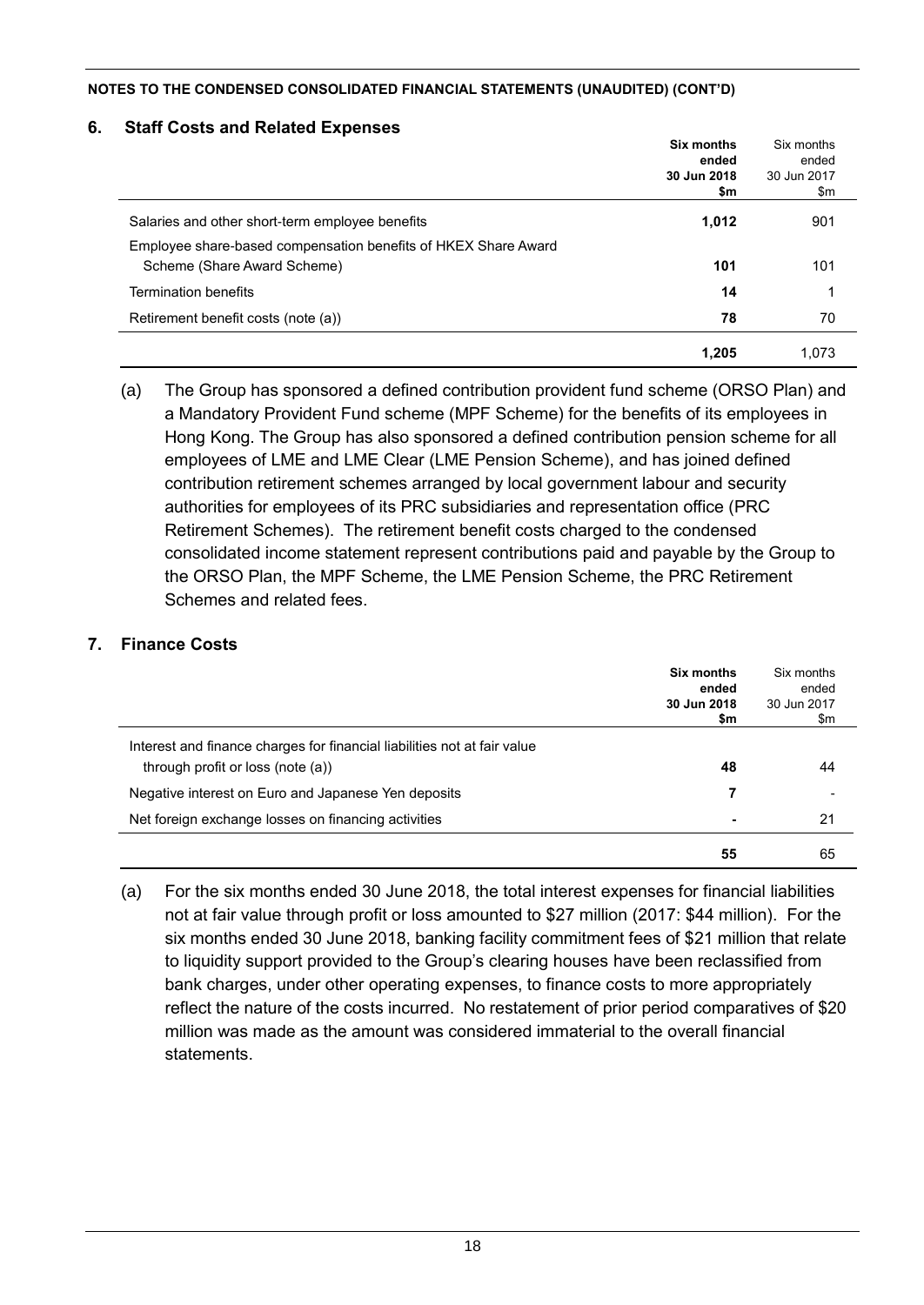### **8. Taxation**

Taxation charge/(credit) in the condensed consolidated income statement represents:

|                                     | Six months<br>ended<br>30 Jun 2018<br>\$m | Six months<br>ended<br>30 Jun 2017<br>\$m |
|-------------------------------------|-------------------------------------------|-------------------------------------------|
| Current tax - Hong Kong Profits Tax | 762                                       | 479                                       |
| Current tax - Overseas Tax          | 61                                        | 116                                       |
|                                     | 823                                       | 595                                       |
| Deferred tax                        | (1)                                       | (13)                                      |
|                                     | 822                                       | 582                                       |

(a) Hong Kong Profits Tax has been provided at the rate of 16.5 per cent (2017: 16.5 per cent) and overseas profits tax at the rates of taxation prevailing in the countries in which the Group operates, with the average corporation tax rate applicable to the subsidiaries in the UK being 19 per cent (2017: 19.25 per cent).

#### **9. Earnings Per Share**

The calculation of the basic and diluted earnings per share is as follows:

(a) Basic earnings per share

|                                                             | Six months<br>ended<br>30 Jun 2018 | Six months<br>ended<br>30 Jun 2017 |
|-------------------------------------------------------------|------------------------------------|------------------------------------|
| Profit attributable to shareholders (\$m)                   | 5,041                              | 3,493                              |
| Weighted average number of shares in issue                  |                                    |                                    |
| less shares held for Share Award Scheme (in '000)           | 1,238,023                          | 1,222,293                          |
| Basic earnings per share (\$)                               | 4.07                               | 2.86                               |
| Diluted earnings per share                                  |                                    |                                    |
|                                                             | Six months                         | Six months                         |
|                                                             | ended                              | ended                              |
|                                                             | 30 Jun 2018                        | 30 Jun 2017                        |
| Profit attributable to shareholders (\$m)                   | 5,041                              | 3,493                              |
| Weighted average number of shares in issue                  |                                    |                                    |
| less shares held for Share Award Scheme (in '000)           | 1,238,023                          | 1,222,293                          |
| Effect of shares awarded under Share Award Scheme (in '000) | 2,872                              | 3.134                              |
| Weighted average number of shares for the purpose           |                                    |                                    |
| of calculating diluted earnings per share (in '000)         | 1,240,895                          | 1,225,427                          |

#### **10. Dividends**

|                                                                        | Six months<br>ended<br>30 Jun 2018<br>\$m | Six months<br>ended<br>30 Jun 2017<br>\$m |
|------------------------------------------------------------------------|-------------------------------------------|-------------------------------------------|
| Interim dividend declared of \$3.64 (2017: \$2.55) per share at 30 Jun | 4.538                                     | 3.141                                     |
| Less: Dividend for shares held by Share Award Scheme at 30 Jun         | (11)                                      | (8)                                       |
|                                                                        | 4.527                                     | 3,133                                     |

Diluted earnings per share (\$) **4.06** 2.85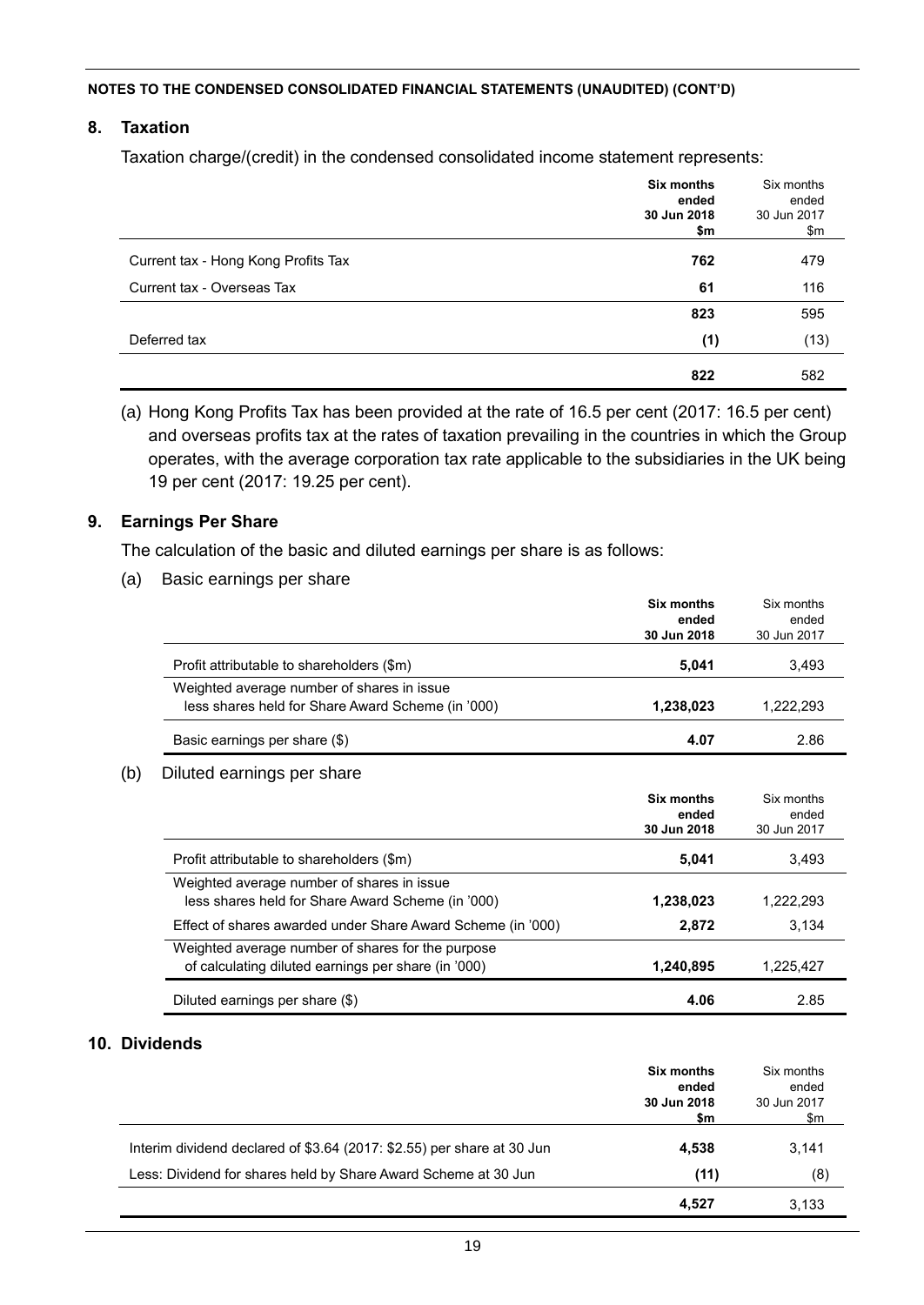#### **11. Financial Assets**

|                                                                            | At<br>30 Jun 2018<br>\$m | At<br>31 Dec 2017<br>\$m |
|----------------------------------------------------------------------------|--------------------------|--------------------------|
| Cash and cash equivalents                                                  | 152,978                  | 155,660                  |
| Financial assets measured at fair value through profit or loss             | 73,693                   | 95,037                   |
| Financial assets measured at fair value through other comprehensive income | 3,059                    |                          |
| Financial assets measured at amortised cost                                | 36,083                   | 30,817                   |
|                                                                            | 265,813                  | 281.514                  |

The Group's financial assets comprised financial assets of cash prepayments and collateral for A shares (Cash for A shares), Corporate Funds, Margin Funds, Clearing House Funds and metals derivatives contracts as follows:

|                                                                            | At<br>30 Jun 2018<br>\$m | At<br>31 Dec 2017<br>$\mathsf{Sm}$ |
|----------------------------------------------------------------------------|--------------------------|------------------------------------|
| Cash for A shares (note (a))                                               |                          |                                    |
| Cash and cash equivalents                                                  |                          | 1,689                              |
| <b>Corporate Funds</b>                                                     |                          |                                    |
| Cash and cash equivalents (note (b))                                       | 15,845                   | 13,546                             |
| Financial assets measured at fair value through profit or loss             | 6,713                    | 6,643                              |
| Financial assets measured at amortised cost                                | 3,308                    | 1,275                              |
|                                                                            | 25,866                   | 21,464                             |
| Margin Funds <sup>(1)</sup>                                                |                          |                                    |
| Cash and cash equivalents                                                  | 115,663                  | 122,844                            |
| Financial assets measured at fair value through profit or loss             |                          | 3,059                              |
| Financial assets measured at fair value through other comprehensive income | 3,059                    |                                    |
| Financial assets measured at amortised cost                                | 32,714                   | 29,481                             |
|                                                                            | 151,436                  | 155,384                            |
| Clearing House Funds (note 16)                                             |                          |                                    |
| Cash and cash equivalents                                                  | 21,470                   | 17,581                             |
| Financial assets measured at amortised cost                                | 61                       | 61                                 |
|                                                                            | 21,531                   | 17,642                             |
| Metals derivatives contracts                                               |                          |                                    |
| Financial assets measured at fair value through profit or loss (note (c))  | 66,980                   | 85,335                             |
|                                                                            | 265,813                  | 281,514                            |

(1) Excludes Settlement Reserve Fund and Settlement Guarantee Fund paid to China Securities Depository and Clearing Corporation Limited and margin receivable from Clearing Participants of \$2,704 million (31 December 2017: \$2,430 million), which are included in accounts receivable, prepayments and other deposits. If such amounts are included, total Margin Funds would be \$154,140 million (31 December 2017: \$157,814 million) (note 14).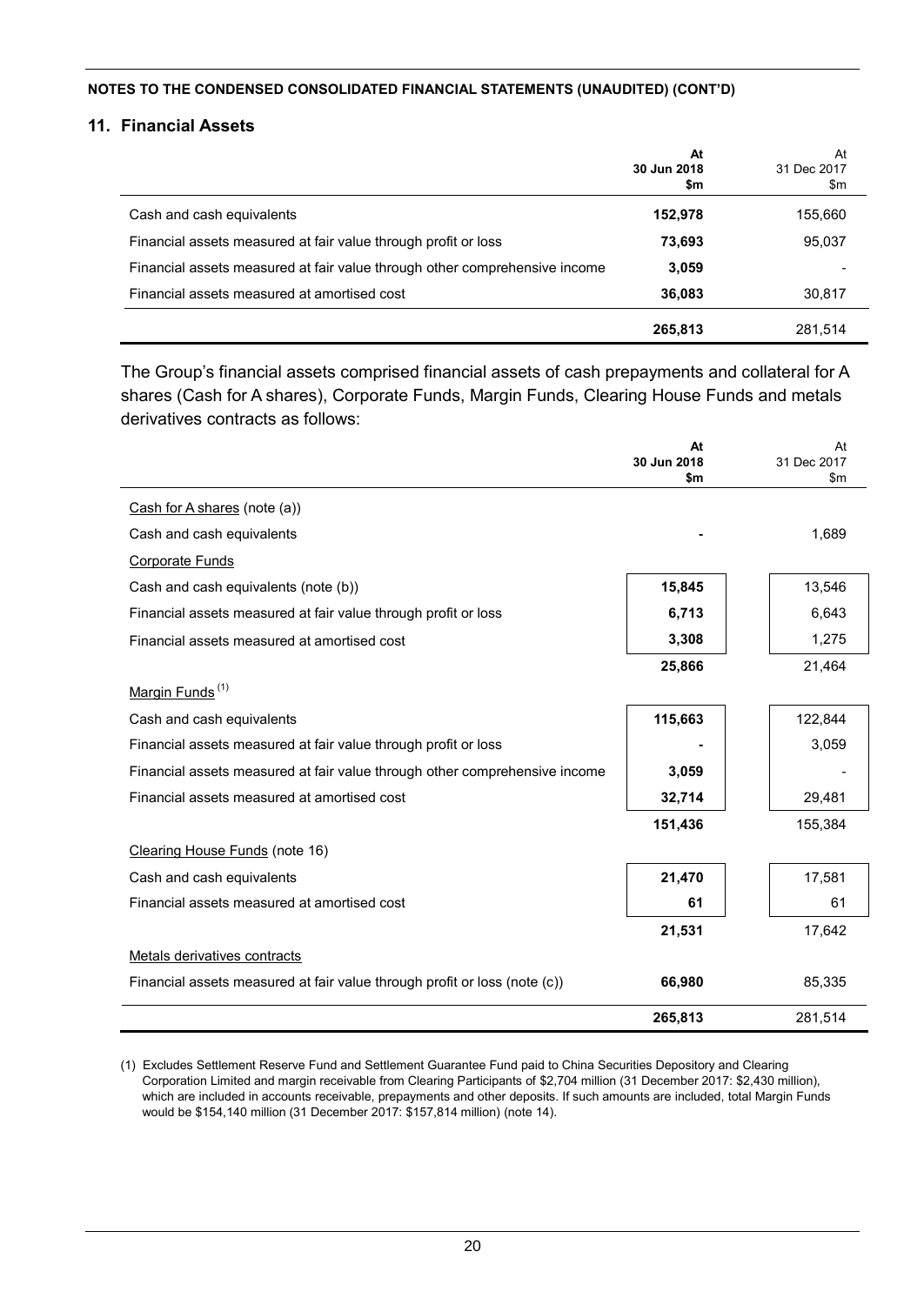# **11. Financial Assets (continued)**

|                      | At 30 Jun 2018  |                           |              |              |             | At 31 Dec 2017 |                          |           |                          |          |                          |         |
|----------------------|-----------------|---------------------------|--------------|--------------|-------------|----------------|--------------------------|-----------|--------------------------|----------|--------------------------|---------|
|                      | Cash            | <b>Metals</b><br>Clearing |              |              |             |                | Cash                     |           |                          | Clearing | Metals                   |         |
|                      | for             | Corporate                 | Margin       | House        | derivatives |                | for                      | Corporate | Margin                   | House    | derivatives              |         |
|                      | <b>A</b> shares | <b>Funds</b>              | <b>Funds</b> | <b>Funds</b> | contracts   | Total          | A shares                 | Funds     | Funds                    | Funds    | contracts                | Total   |
|                      | \$m             | \$m                       | \$m          | \$m          | \$m         | \$m            | \$m                      | \$m       | \$m                      | \$m      | \$m                      | \$m\$   |
| Within twelve months | $\blacksquare$  | 25,787                    | 151,436      | 21,531       | 66,980      | 265,734        | 1,689                    | 21,404    | 155,384                  | 17.642   | 85,335                   | 281,454 |
| Over twelve months   | ٠               | 79                        | ٠            | ٠            | ۰.          | 79             | $\overline{\phantom{a}}$ | 60        | $\overline{\phantom{a}}$ |          | $\overline{\phantom{a}}$ | 60      |
|                      | ۰               | 25,866                    | 151,436      | 21,531       | 66,980      | 265,813        | 1,689                    | 21,464    | 155,384                  | 17,642   | 85,335                   | 281,514 |

The expected maturity dates of the financial assets are analysed as follows:

- (a) Cash for A shares includes:
	- (i) Renminbi (RMB) cash prepayments received by HKSCC from its Clearing Participants for releasing their allocated A shares on the trade day. Such prepayments will be used to settle HKSCC's Continuous Net Settlement (CNS) obligations payable on the next business day; and
	- (ii) Hong Kong Dollar/ United States Dollar cash collateral received by HKSCC from its Clearing Participants for releasing their allocated A shares on the trade day. Such collateral will be refunded to the Clearing Participants when they settle their RMB CNS obligations on the next business day.
- (b) At 30 June 2018, cash and cash equivalents of Corporate Funds of \$1,292 million (31 December 2017: \$Nil) were solely used to support Skin-in-the-Game and default fund credits for HKSCC Guarantee Fund, SEOCH Reserve Fund and HKCC Reserve Fund (note 16(a)).
- (c) Metal derivatives contracts represent the fair value of outstanding base and precious metals futures and options contracts cleared through LME Clear that do not qualify for netting under HKAS 32: Financial Instruments: Presentation, where LME Clear is acting in its capacity as a central counterparty to the contracts traded on the LME. A corresponding amount was recorded under financial liabilities at fair value through profit or loss (note 13).

# **12. Accounts Receivable, Prepayments and Deposits**

The Group's accounts receivable, prepayments and deposits mainly represents the Group's CNS money obligations receivable, which accounted for 78 per cent (31 December 2017: 75 per cent) of the total accounts receivable, prepayments and deposits. CNS money obligations receivable mature within two days after the trade date. Fees receivable are due immediately or up to 60 days depending on the type of services rendered. The majority of the remaining accounts receivable, prepayments and deposits were due within three months.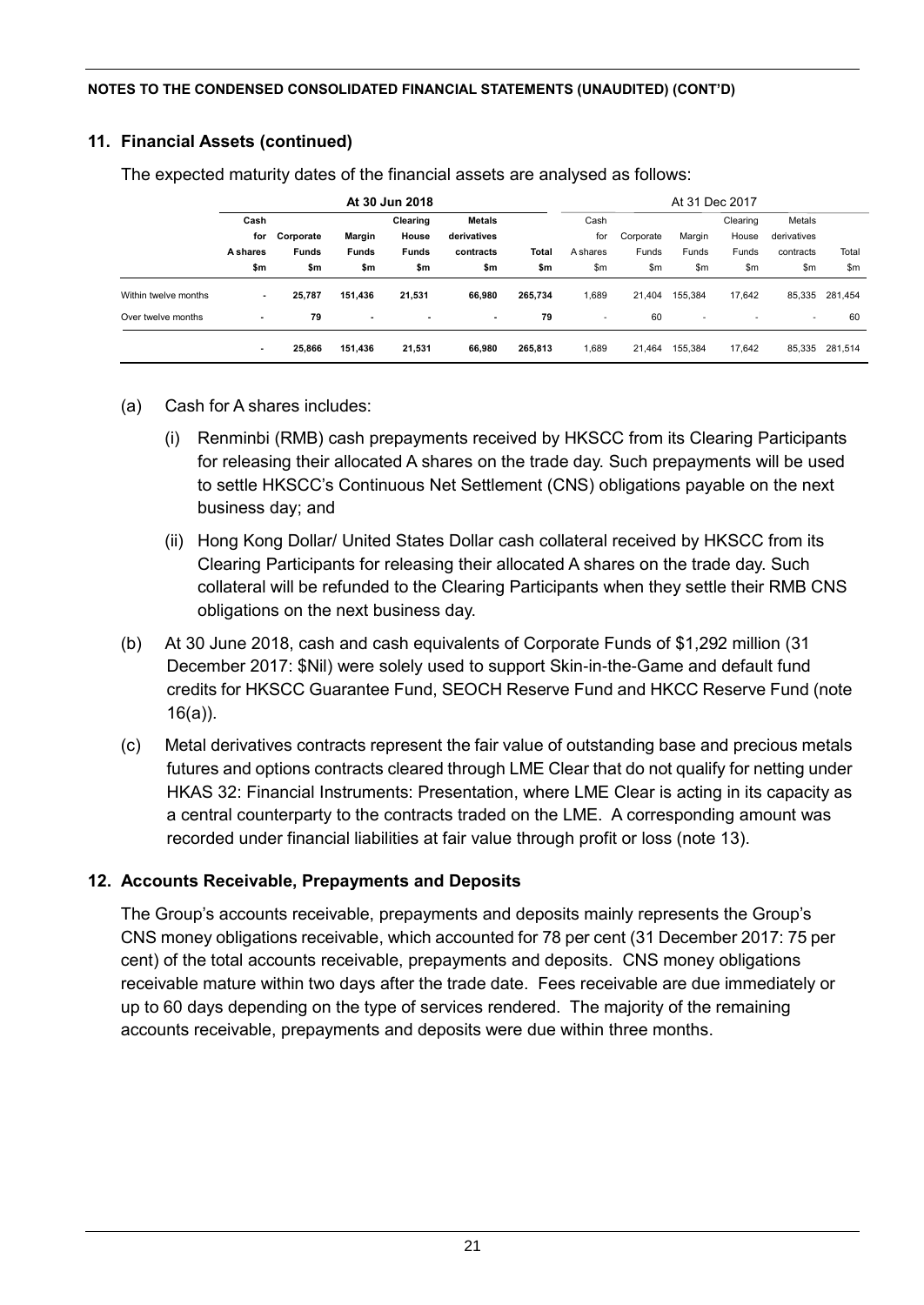### **13. Financial Liabilities at Fair Value through Profit or Loss**

|                                                             | At     | At          |
|-------------------------------------------------------------|--------|-------------|
| 30 Jun 2018                                                 |        | 31 Dec 2017 |
|                                                             | \$m    | \$m         |
| Held by LME Clear in its capacity as a central counterparty |        |             |
| Derivative financial instruments:                           |        |             |
| - base and precious metals futures and options contracts    |        |             |
| cleared through LME Clear (note 11(c))                      | 66,980 | 85.335      |

# **14. Margin Deposits, Mainland Security and Settlement Deposits, and Cash Collateral from Clearing Participants**

|                                                                      | At<br>30 Jun 2018<br>\$m | At<br>31 Dec 2017<br>\$m |
|----------------------------------------------------------------------|--------------------------|--------------------------|
| Margin deposits, Mainland security and settlement deposits, and cash |                          |                          |
| collateral from Clearing Participants comprised:                     |                          |                          |
| SEOCH Clearing Participants' margin deposits                         | 10,248                   | 14.571                   |
| <b>HKCC Clearing Participants' margin deposits</b>                   | 70,397                   | 49.245                   |
| HKSCC Clearing Participants' margin deposits, Mainland security      |                          |                          |
| and settlement deposits, and cash collateral                         | 10,712                   | 8.553                    |
| OTC Clear Clearing Participants' margin deposits                     | 2,731                    | 1.730                    |
| LME Clear Clearing Participants' margin deposits                     | 60,052                   | 83,715                   |
|                                                                      | 154,140                  | 157.814                  |

# **15. Accounts Payable, Accruals and Other Liabilities**

The Group's accounts payable, accruals and other liabilities mainly represents the Group's CNS money obligations payable, which accounted for 87 per cent (31 December 2017: 88 per cent) of the total accounts payable, accruals and other liabilities. CNS money obligations payable mature within two days after the trade date. The majority of the remaining accounts payable, accruals and other liabilities would mature within three months.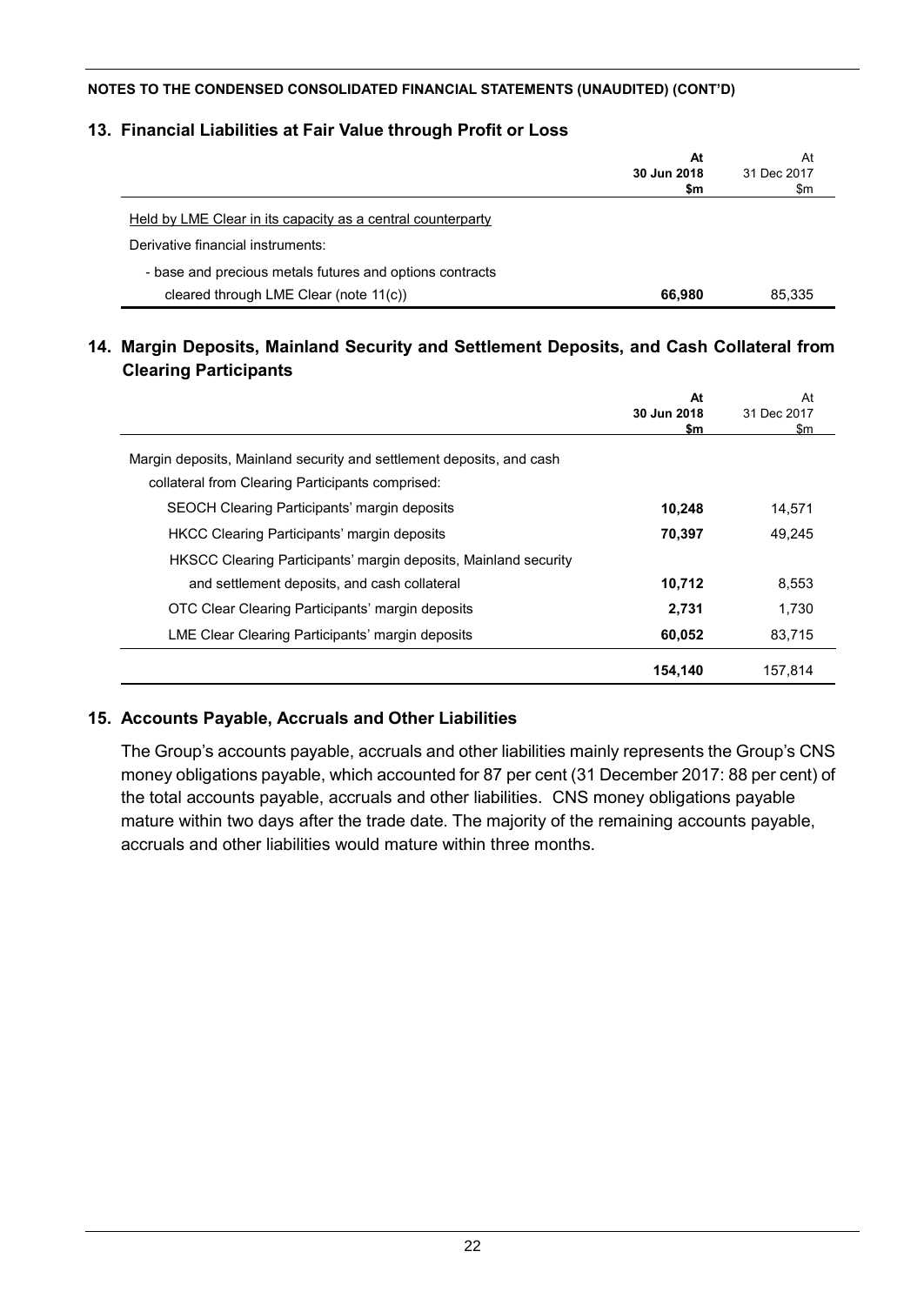#### **16. Clearing House Funds**

|                                                                                                                   | At<br>30 Jun 2018<br>\$m | At<br>31 Dec 2017<br>$\mathsf{sm}$ |
|-------------------------------------------------------------------------------------------------------------------|--------------------------|------------------------------------|
| The Clearing House Funds comprised:                                                                               |                          |                                    |
| Clearing Participants' cash contributions                                                                         | 20,827                   | 16,626                             |
| Contribution to OTC Clear Rates and FX Guarantee Resources                                                        | 156                      | 156                                |
| Designated reserves (notes (b) and 20)                                                                            | 508                      | 822                                |
|                                                                                                                   | 21,491                   | 17,604                             |
| The Clearing House Funds were invested in the following instruments<br>for managing the obligations of the Funds: |                          |                                    |
| Financial assets of Clearing House Funds (note 11)                                                                | 21,531                   | 17,642                             |
| Less: Other financial liabilities of Clearing House Funds                                                         | (40)                     | (38)                               |
|                                                                                                                   | 21,491                   | 17,604                             |
| The Clearing House Funds comprised the following Funds:                                                           |                          |                                    |
| <b>HKSCC Guarantee Fund</b>                                                                                       | 5,459                    | 2,712                              |
| <b>SEOCH Reserve Fund</b>                                                                                         | 1,599                    | 2,454                              |
| <b>HKCC Reserve Fund</b>                                                                                          | 1,167                    | 1,887                              |
| OTC Clear Rates and FX Guarantee Fund                                                                             | 1,652                    | 1.222                              |
| OTC Clear Rates and FX Guarantee Resources                                                                        | 163                      | 161                                |
| <b>LME Clear Default Fund</b>                                                                                     | 11,451                   | 9,168                              |
|                                                                                                                   | 21,491                   | 17,604                             |

(a) The Group's clearing houses, HKSCC, HKCC and SEOCH, have implemented the following key changes to their clearing house fund (default fund) resource arrangement from 1 June 2018:

- (i) contributions by HKSCC, HKCC and SEOCH to their respective default funds (Skin-in-the-Game) are set at 10 per cent of the default fund size instead of a fixed amount;
- (ii) HKCC's Contingent Advance Capital (previously provided by HKCC to relieve 50 per cent of Clearing Participants' variable default fund contribution requirement) is removed; and
- (iii) \$1 million dynamic default fund credit is granted to each HKCC Clearing Participant.

As a result of the changes, additional capital amounting to \$2.2 billion has been injected into the respective clearing houses by HKEX to provide resources for them to absorb losses in case of Participants' defaults.

The additional capital is kept by the respective clearing houses under Corporate Funds, and the amounts of Corporate Funds used for supporting the required Skin-in-the-Game and default fund credits of \$1,292 million (note 11(b)) are invested in overnight deposits and monitored on a daily basis.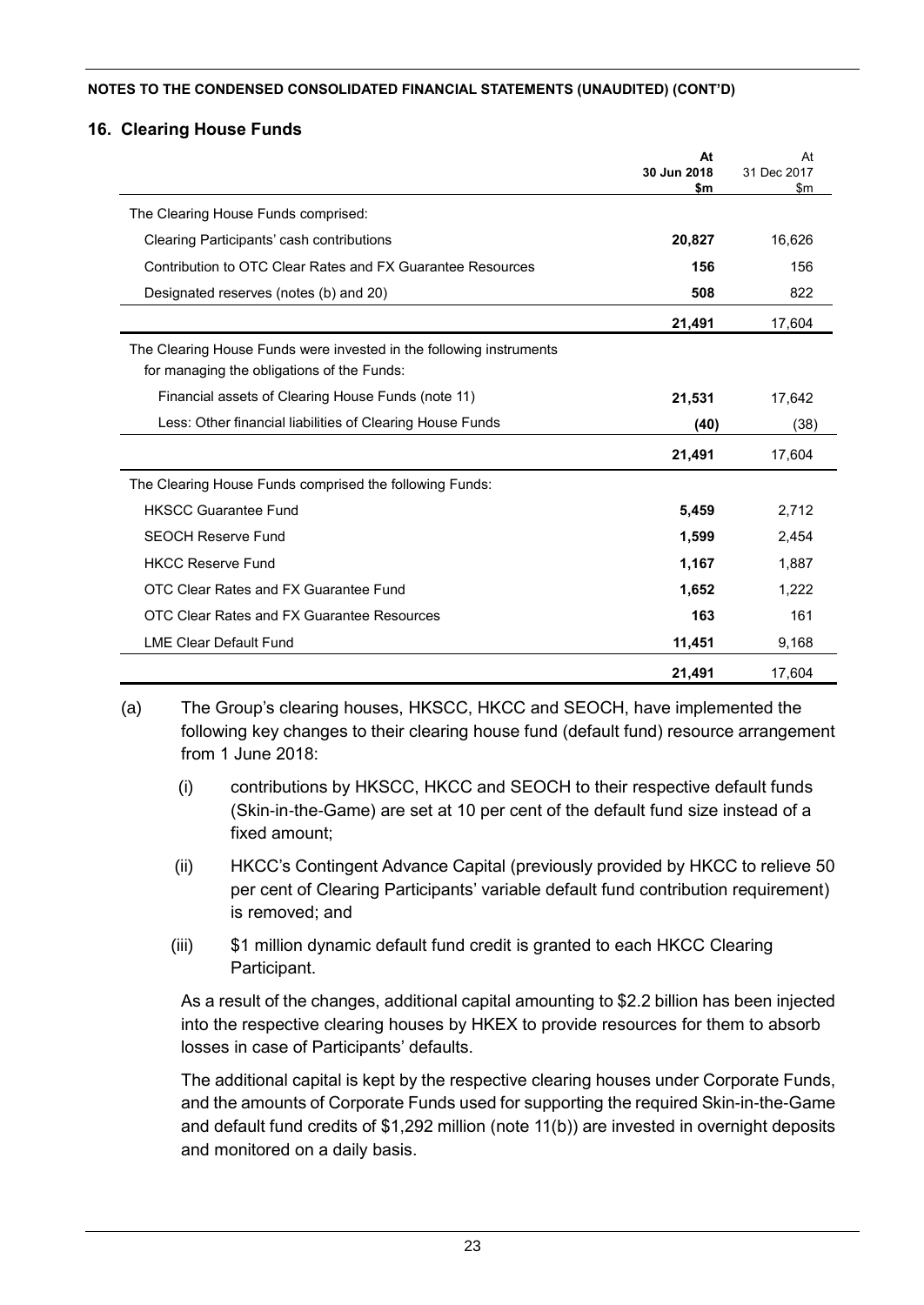### **16. Clearing House Funds (continued)**

(b) Designated reserves comprise:

|                                                            | At<br>30 Jun 2018<br>\$m | At<br>31 Dec 2017<br>\$m |
|------------------------------------------------------------|--------------------------|--------------------------|
| Contributions from clearing houses (note (i))              |                          | 320                      |
| Accumulated income net of expenses of Clearing House Funds | 508                      | 502                      |
|                                                            | 508                      | 822                      |

(i) After implementing the new default fund resource arrangement in (a) above, the fixed contributions from clearing houses to Clearing House Funds of \$320 million are no longer needed and were transferred to retained earnings of the respective clearing houses during the six months ended 30 June 2018.

# **17. Borrowings**

|                                                  | At<br>30 Jun 2018<br>\$m | At<br>31 Dec 2017<br>\$m |
|--------------------------------------------------|--------------------------|--------------------------|
| <b>Notes</b>                                     | 1,539                    | 1,533                    |
| Written put options to non-controlling interests | 333                      | 327                      |
| Total borrowings                                 | 1,872                    | 1,860                    |
| Analysed as:                                     |                          |                          |
| Non-current liabilities                          | 83                       | 833                      |
| <b>Current liabilities</b>                       | 1,789                    | 1,027                    |
|                                                  | 1,872                    | 1,860                    |

During the six months ended 30 June 2018, there was no repayment of notes, and none of the written put options was exercised.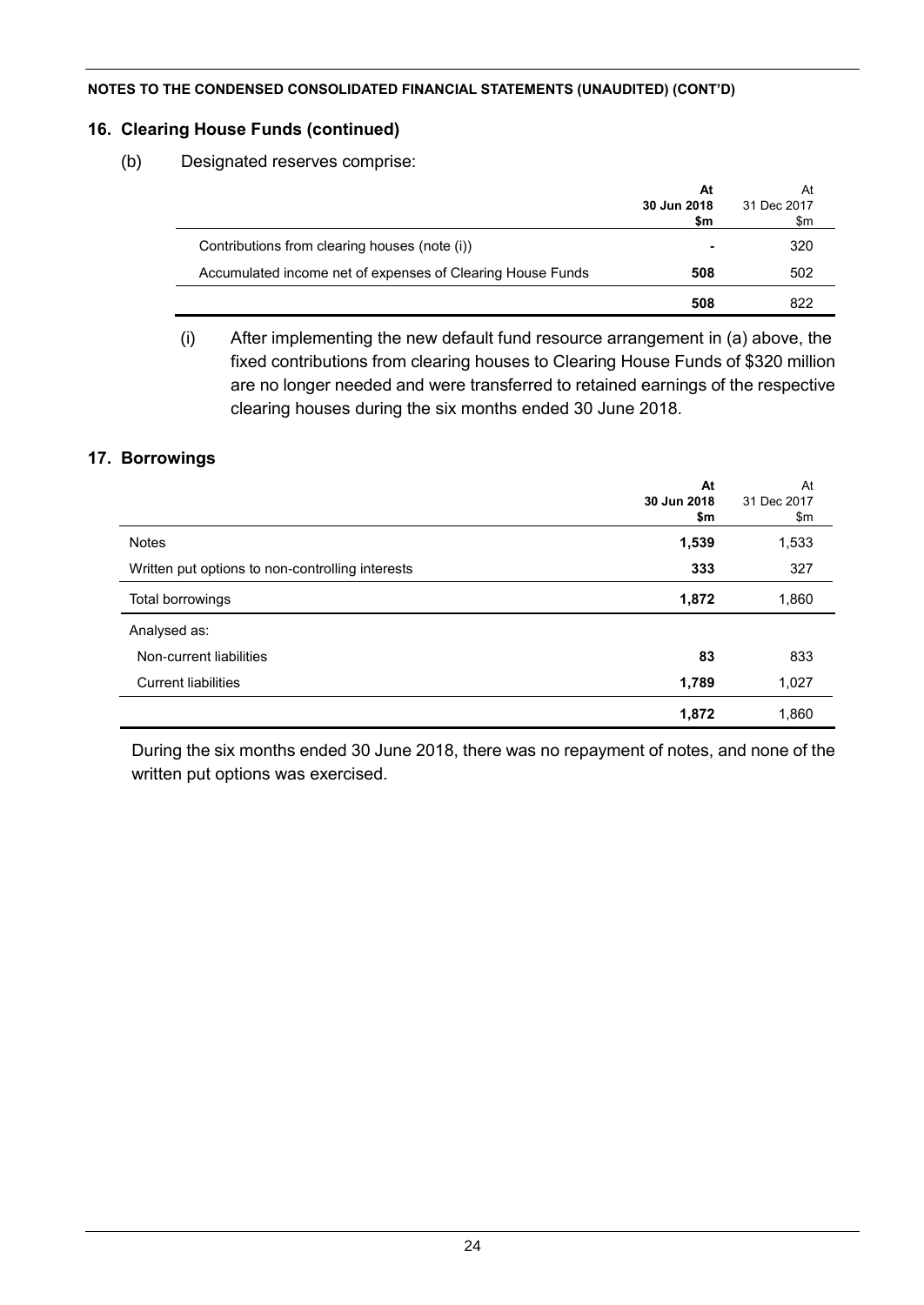# **18. Share Capital and Shares Held for Share Award Scheme**

Issued and fully paid – ordinary shares with no par:

|                                                    |                             | Number of<br>shares held                           |                                | <b>Shares held</b>                                |                     |
|----------------------------------------------------|-----------------------------|----------------------------------------------------|--------------------------------|---------------------------------------------------|---------------------|
|                                                    | Number of<br>shares<br>000' | for<br><b>Share Award</b><br><b>Scheme</b><br>000' | <b>Share</b><br>capital<br>\$m | for<br><b>Share Award</b><br><b>Scheme</b><br>\$m | <b>Total</b><br>\$m |
| At 1 Jan 2017                                      | 1,224,322                   | (3,217)                                            | 22,085                         | (599)                                             | 21,486              |
| Shares issued in lieu of cash dividends (note (a)) | 15,487                      | (74)                                               | 3,052                          | (15)                                              | 3,037               |
| Shares purchased for Share Award Scheme (note (b)) |                             | (1,000)                                            |                                | (228)                                             | (228)               |
| Vesting of shares of Share Award Scheme (note (c)) |                             | 1,297                                              | 4                              | 236                                               | 240                 |
| At 31 Dec 2017                                     | 1,239,809                   | (2,994)                                            | 25,141                         | (606)                                             | 24,535              |
| At 1 Jan 2018                                      | 1,239,809                   | (2,994)                                            | 25,141                         | (606)                                             | 24,535              |
| Shares issued in lieu of cash dividends (note (a)) | 6,950                       | (33)                                               | 1,758                          | (8)                                               | 1,750               |
| Shares purchased for Share Award Scheme (note (b)) |                             | (12)                                               |                                | (3)                                               | (3)                 |
| Vesting of shares of Share Award Scheme (note (c)) | $\blacksquare$              | 115                                                |                                | 21                                                | 21                  |
| At 30 Jun 2018                                     | 1,246,759                   | (2,924)                                            | 26,899                         | (596)                                             | 26,303              |

- (a) In June 2018, 6,949,778 new fully paid HKEX shares (year ended 31 December 2017: 15,486,905 shares) were issued and allotted at \$252.98 per share (year ended 31 December 2017: weighted average price of \$197.04 per share) to the shareholders (including 32,705 new shares (year ended 31 December 2017: 74,285 shares) allotted to the Share Award Scheme) who elected to receive HKEX shares in lieu of cash dividends pursuant to the scrip dividend scheme.
- (b) During the six months ended 30 June 2018, the Share Award Scheme acquired 12,100 HKEX shares (year ended 31 December 2017: 999,700 shares) through purchases on the open market. The total amount paid to acquire the shares during the period was \$3 million (year ended 31 December 2017: \$228 million).
- (c) During the six months ended 30 June 2018, the Share Award Scheme transferred 114,830 HKEX shares (year ended 31 December 2017: 1,296,700 shares) to the awardees upon vesting of certain Awarded Shares and the shares arising from related dividends reinvested. The total cost of the vested shares was \$21 million (year ended 31 December 2017: \$236 million). During the year ended 31 December 2017, \$4 million was credited to share capital in respect of vesting of certain shares whose fair values were higher than cost.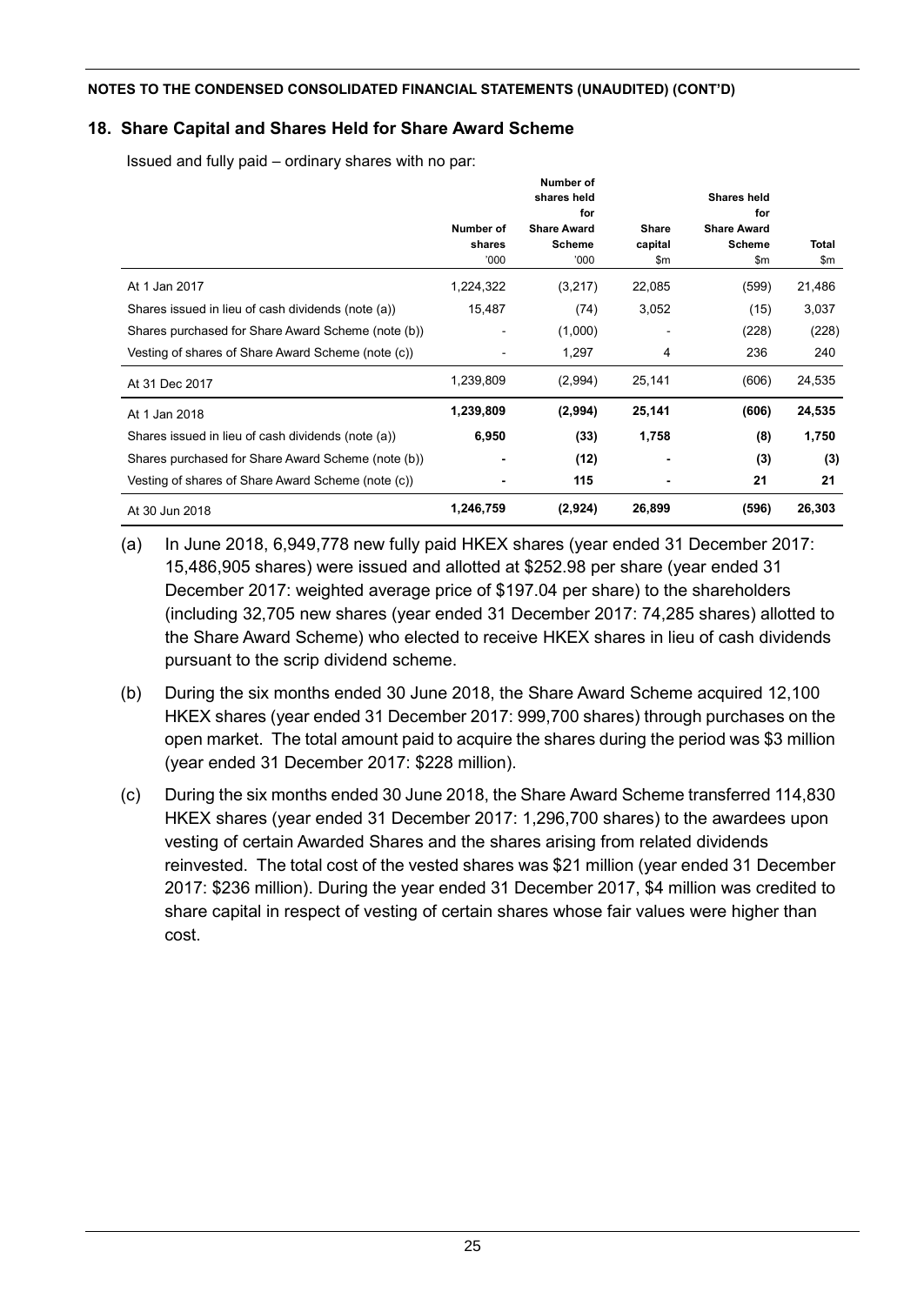#### **19. Employee Share-based Arrangements**

The Group operates the Share Award Scheme as part of the benefits of its employees. It allows shares to be granted to employees under the following two categories of awards:

- (i) Employee Share Awards for all employees of the Group (including the Executive Director); and
- (ii) Senior Executive Awards for selected senior executives of the Group (including the Executive Director).

The employee share-based compensation expenses in relation to the share awards are charged to the condensed consolidated income statement under staff costs over the relevant vesting periods with a corresponding increase in employee share-based compensation reserve.

During the six months ended 30 June 2018, no Senior Executive Awards was granted and details of Employee Share Awards awarded are set out below:

| Date of award | Number of<br>shares<br>awarded | Average<br>fair value<br>per share | <b>Vesting period</b>     |
|---------------|--------------------------------|------------------------------------|---------------------------|
| 5 Mar 2018    | 1.400                          | 282.45                             | 29 Dec 2019 - 29 Dec 2020 |
| 4 Apr 2018    | 6.499                          | 253.91                             | 31 Dec 2018 - 1 Apr 2020  |
| 30 May 2018   | 4.199                          | 253.05                             | 10 Mar 2019 - 22 Mar 2021 |

#### **20. Designated reserves**

Clearing House Funds reserves (note 16(b))

|                                                                                                                                                                                                                | <b>HKSCC</b><br><b>Guarantee</b><br><b>Fund</b><br>reserve<br>\$m | <b>SEOCH</b><br><b>Reserve</b><br><b>Fund</b><br>reserve<br>\$m | <b>HKCC</b><br><b>Reserve</b><br><b>Fund</b><br>reserve<br>\$m | <b>OTC Clear</b><br>Rates and FX<br><b>Guarantee</b><br><b>Fund</b><br>reserve<br>\$m | <b>OTC Clear</b><br><b>Rates and FX</b><br><b>Guarantee</b><br><b>Resources</b><br>reserve<br>\$m | <b>Total</b><br>\$m |
|----------------------------------------------------------------------------------------------------------------------------------------------------------------------------------------------------------------|-------------------------------------------------------------------|-----------------------------------------------------------------|----------------------------------------------------------------|---------------------------------------------------------------------------------------|---------------------------------------------------------------------------------------------------|---------------------|
| At 1 Jan 2017                                                                                                                                                                                                  | 311                                                               | 104                                                             | 350                                                            | 4                                                                                     | 4                                                                                                 | 773                 |
| Post-liquidation interest arising<br>from a Participant's default on<br>market contracts<br>(Deficit)/surplus of net investment<br>income net of expenses of                                                   | 55                                                                |                                                                 |                                                                |                                                                                       |                                                                                                   | 55                  |
| <b>Clearing House Funds</b>                                                                                                                                                                                    | (9)                                                               | 1                                                               | (1)                                                            | $\overline{c}$                                                                        | 1                                                                                                 | (6)                 |
| Transfer from/(to) retained earnings                                                                                                                                                                           | 46                                                                | 1                                                               | (1)                                                            | $\overline{2}$                                                                        | 1                                                                                                 | 49                  |
| At 31 Dec 2017                                                                                                                                                                                                 | 357                                                               | 105                                                             | 349                                                            | 6                                                                                     | 5                                                                                                 | 822                 |
| At 1 Jan 2018                                                                                                                                                                                                  | 357                                                               | 105                                                             | 349                                                            | 6                                                                                     | 5                                                                                                 | 822                 |
| Contributions from clearing houses<br>reappropriated to retained<br>earnings of clearing houses<br>(note $16(b)(i)$ )<br>Surplus of net investment income<br>net of expenses of Clearing<br><b>House Funds</b> | (200)<br>1                                                        |                                                                 | (120)                                                          | 3                                                                                     | $\mathbf{2}$                                                                                      | (320)<br>6          |
| Transfer (to)/from retained earnings                                                                                                                                                                           | (199)                                                             | -                                                               | (120)                                                          | 3                                                                                     | $\mathbf 2$                                                                                       | (314)               |
|                                                                                                                                                                                                                |                                                                   |                                                                 |                                                                |                                                                                       |                                                                                                   |                     |
| At 30 Jun 2018                                                                                                                                                                                                 | 158                                                               | 105                                                             | 229                                                            | 9                                                                                     | 7                                                                                                 | 508                 |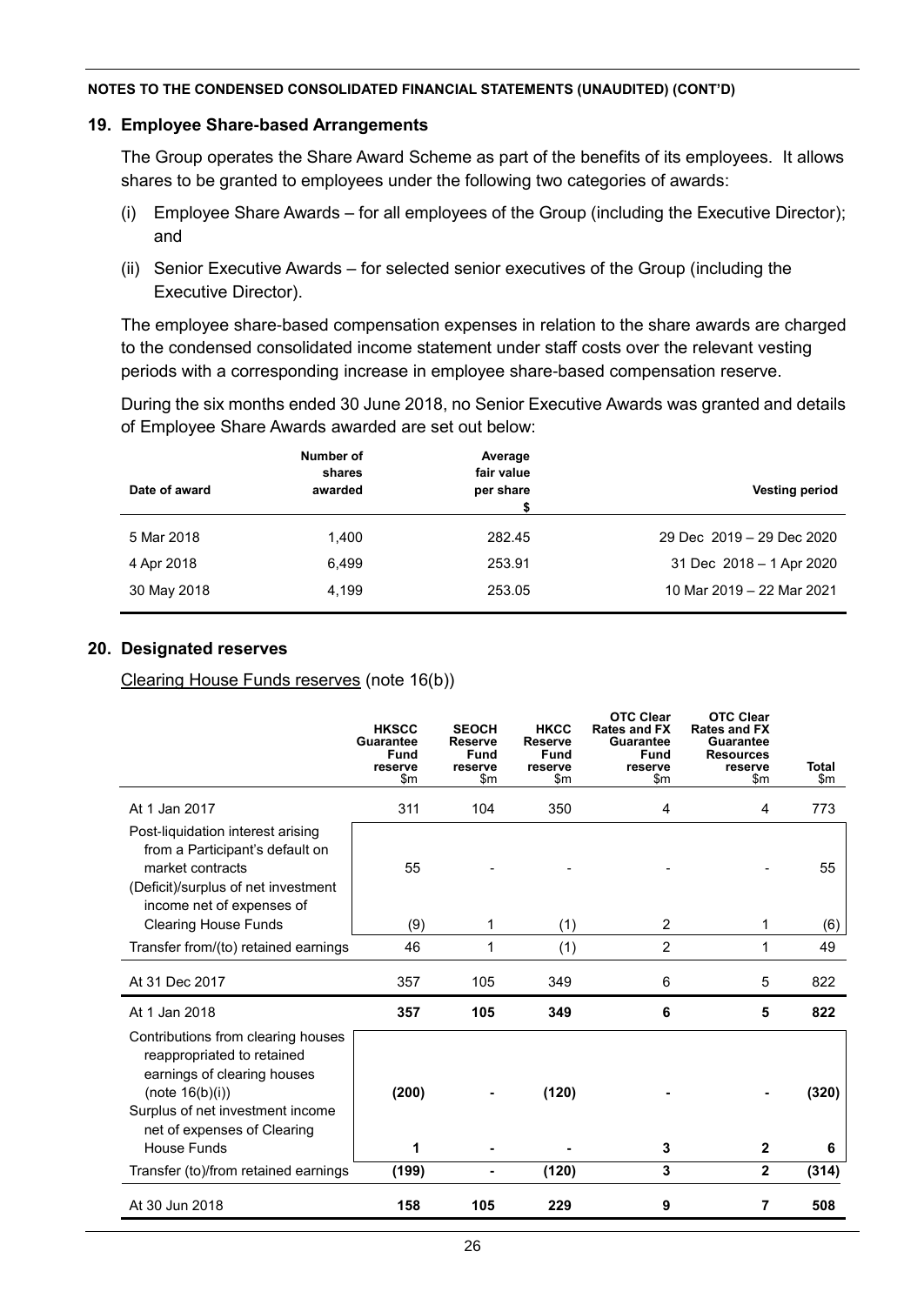# **21. Notes to the Condensed Consolidated Statement of Cash Flows**

Reconciliation of profit before taxation to net cash inflow from principal operating activities:

|                                                                                | Six months<br>ended<br>30 Jun 2018<br>\$m | Six months<br>ended<br>30 Jun 2017<br>\$m |
|--------------------------------------------------------------------------------|-------------------------------------------|-------------------------------------------|
| Profit before taxation                                                         | 5,847                                     | 4,060                                     |
| Adjustments for:                                                               |                                           |                                           |
| Net interest income                                                            | (753)                                     | (443)                                     |
| Net fair value gains including interest income on financial assets             |                                           |                                           |
| mandatorily measured at fair value through profit or loss and                  |                                           |                                           |
| financial liabilities at fair value through profit or loss                     | (52)                                      | (346)                                     |
| Finance costs                                                                  | 55                                        | 65                                        |
| Depreciation and amortisation                                                  | 378                                       | 362                                       |
| Employee share-based compensation benefits                                     | 101                                       | 101                                       |
| Provision for impairment losses of receivables                                 | 5                                         | 3                                         |
| Other non-cash adjustments                                                     | 4                                         | 15                                        |
| Net decrease in financial assets of Margin Funds                               | 3,674                                     | 654                                       |
| Net decrease in financial liabilities of Margin Funds                          | (3,674)                                   | (647)                                     |
| Net increase in Clearing House Fund financial assets                           | (3,889)                                   | (1,284)                                   |
| Net increase in Clearing House Fund financial liabilities                      | 4,203                                     | 1,233                                     |
| Net (increase)/decrease in financial assets measured at fair value             |                                           |                                           |
| through profit or loss less financial liabilities at fair value through profit |                                           |                                           |
| or loss                                                                        | (18)                                      | 5                                         |
| Decrease/(increase) in cash prepayments and collateral for A shares            | 1,689                                     | (262)                                     |
| Increase in Corporate Funds used for supporting Skin-in-the-Game and           |                                           |                                           |
| default fund credits                                                           | (1, 292)                                  |                                           |
| (Increase)/decrease in accounts receivable, prepayments and                    |                                           |                                           |
| deposits                                                                       | (1,634)                                   | 47                                        |
| Increase in other liabilities                                                  | 157                                       | 294                                       |
| Net cash inflow from principal operations                                      | 4,801                                     | 3,857                                     |
| Interest received from financial assets measured at amortised cost and         |                                           |                                           |
| cash and cash equivalents                                                      | 1,229                                     | 643                                       |
| Interest paid to Participants                                                  | (505)                                     | (200)                                     |
| Income tax paid                                                                | (315)                                     | (330)                                     |
| Net cash inflow from principal operating activities                            | 5,210                                     | 3,970                                     |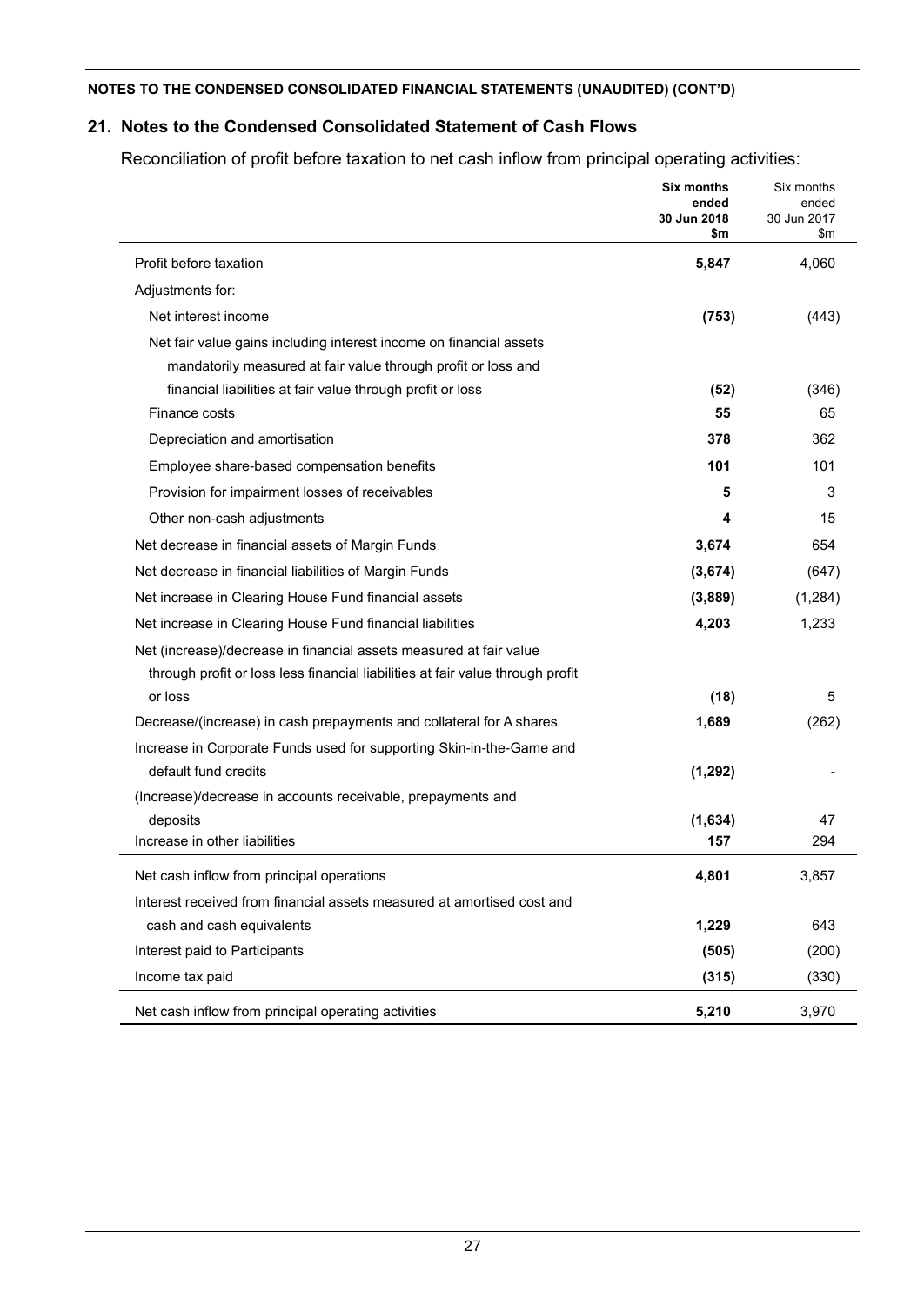### **22. Capital Expenditures and Commitments**

During the six months ended 30 June 2018, the Group incurred capital expenditures of \$339 million (2017: \$306 million).

At 30 June 2018, the Group's commitments in respect of capital expenditure were as follows:

|                                    | At          | At          |
|------------------------------------|-------------|-------------|
|                                    | 30 Jun 2018 | 31 Dec 2017 |
|                                    | \$m         | \$m         |
| Contracted but not provided for:   |             |             |
| - fixed assets                     | 113         | 13          |
| - intangible assets                | 120         | 65          |
| Authorised but not contracted for: |             |             |
| - fixed assets                     | 382         | 400         |
| - intangible assets                | 829         | 955         |
|                                    | 1,444       | 1,433       |

### **23. Contingent Liabilities**

At 30 June 2018, the Group's material contingent liabilities were as follows:

- (a) The Group had a contingent liability in respect of potential calls to be made by SFC to replenish all or part of compensation less recoveries paid by the Unified Exchange Compensation Fund established under the repealed Securities Ordinance up to an amount not exceeding \$71 million (31 December 2017: \$71 million). Up to 30 June 2018, no calls had been made by the SFC in this connection.
- (b) The Group had undertaken to indemnify the Collector of Stamp Revenue against any underpayment of stamp duty by its Participants of up to \$200,000 for each Participant. In the unlikely event that all of its 635 trading Participants (31 December 2017: 622) covered by the indemnity at 30 June 2018 defaulted, the maximum contingent liability of the Group under the indemnity would amount to \$127 million (31 December 2017: \$124 million).
- (c) HKEX had given an undertaking in favour of HKSCC to contribute up to \$50 million in the event of HKSCC being wound up while it is a wholly-owned subsidiary of HKEX or within one year after HKSCC ceases to be a wholly-owned subsidiary of HKEX, for payment of the liabilities of HKSCC contracted before HKSCC ceases to be a wholly-owned subsidiary of HKEX, and for the costs of winding up.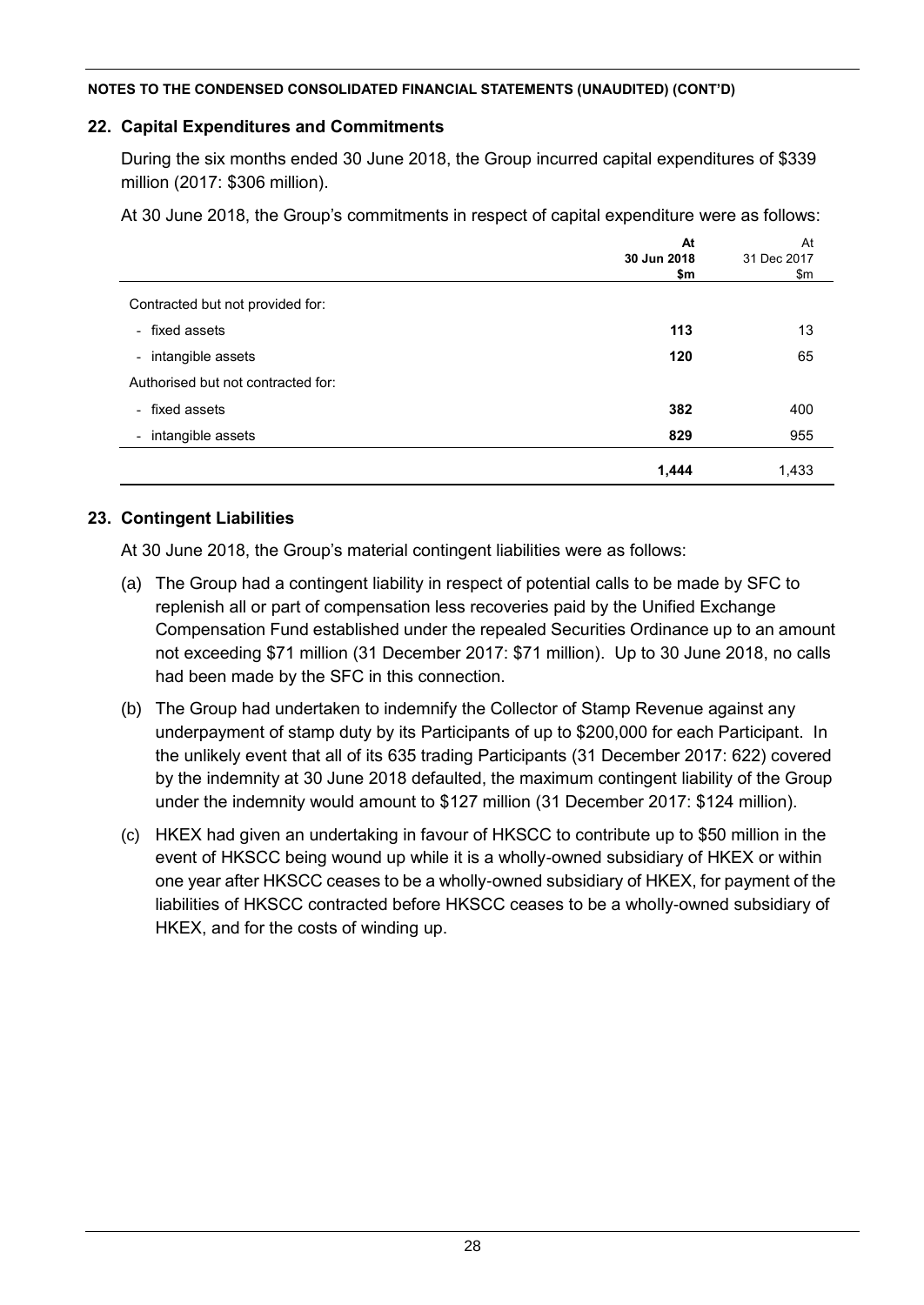### **24. Material Related Party Transactions**

(a) Key management personnel compensation

|                                                 | Six months<br>ended<br>30 Jun 2018<br>\$m | Six months<br>ended<br>30 Jun 2017<br>\$m |
|-------------------------------------------------|-------------------------------------------|-------------------------------------------|
| Salaries and other short-term employee benefits | 66                                        | 61                                        |
| Employee share-based compensation benefits      | 31                                        | 33                                        |
| Retirement benefit costs                        | 4                                         | 4                                         |
|                                                 | 101                                       | 98                                        |

# (b) Post-retirement benefit plans

The Group has sponsored an ORSO Plan and the LME Pension Scheme on its post-retirement benefit plans (note 6 (a)).

# **25. Pledge of Assets**

LME Clear receives securities, gold bullion and warrants as collateral for margin posted by its Clearing Participants. The total fair value of this collateral was US\$2,035 million (HK\$15,965 million) at 30 June 2018 (31 December 2017: US\$1,319 million (HK\$10,311 million)). LME Clear is obliged to return this non-cash collateral upon request when the Clearing Participants' collateral obligations have been substituted with cash collateral or otherwise discharged.

LME Clear also holds securities as collateral in respect of its investments in overnight triparty reverse repurchase agreements under which it is obliged to return equivalent securities to the counterparties at maturity of the reverse repurchase agreements. The fair value of this collateral was US\$9,101 million (HK\$71,401 million) at 30 June 2018 (31 December 2017: US\$11,462 million (HK\$89,602 million)).

The above non-cash collateral, which LME Clear is permitted to sell or repledge in the absence of default by the counterparties, was not recorded on the condensed consolidated statement of financial position of the Group at 30 June 2018. Such non-cash collateral, together with certain financial assets amounting to US\$470 million (HK\$3,688 million) at 30 June 2018 (31 December 2017: US\$471 million (HK\$3,686 million)), have been repledged to LME Clear's investment agent and custodian banks under first floating charge and security arrangements for the settlement and depository services they provide in respect of the collateral and investments held. The floating charge could convert to a fixed charge in the event of contract termination, or default or insolvency of LME Clear.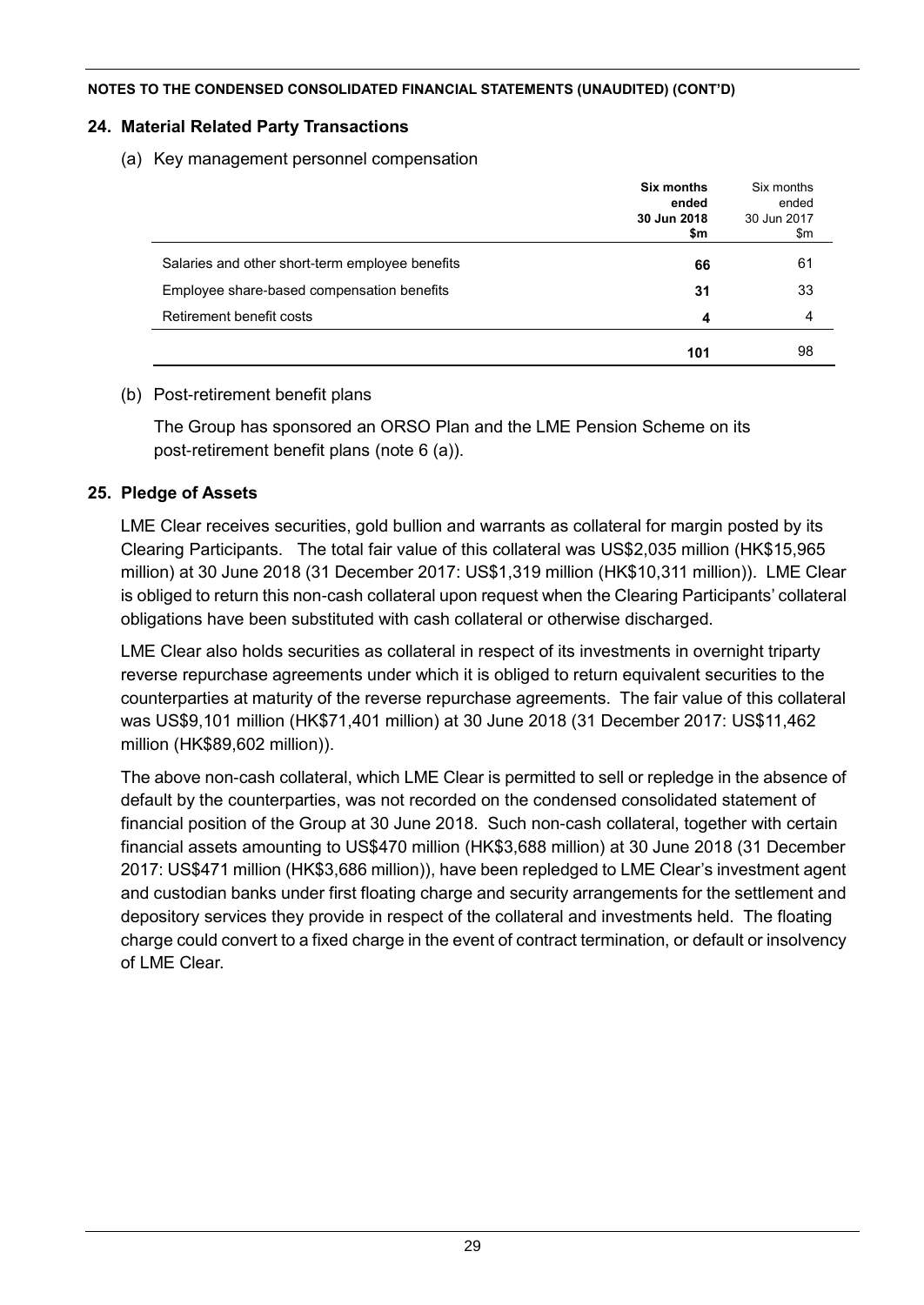# **26. Capital Management**

At 30 June 2018, the Group had set aside \$4 billion (31 December 2017: \$4 billion) of shareholders' funds for the purpose of supporting the risk management regime of the clearing houses in their roles as central counterparties, of which \$2.2 billion had been injected into HKSCC, HKCC and SEOCH as share capital.

# **27. Fair Value of Financial Assets and Financial Liabilities**

(a) Financial assets and financial liabilities carried at fair value

At 30 June 2018 and 31 December 2017, no non-financial assets or liabilities were carried at fair value.

The following tables present the carrying values of financial assets and financial liabilities measured at fair value according to the levels of the fair value hierarchy defined in HKFRS 13: Fair Value Measurement, with the fair value of each financial asset and financial liability categorised based on the lowest level of input that is significant to that fair value measurement. The levels are defined as follows:

- Level 1: fair values measured using quoted prices (unadjusted) in active markets for identical assets or liabilities.
- Level 2: fair values measured using valuation techniques in which all significant inputs other than quoted prices included within Level 1 are directly or indirectly based on observable market data.
- Level 3: fair values measured using valuation techniques in which any significant input is not based on observable market data.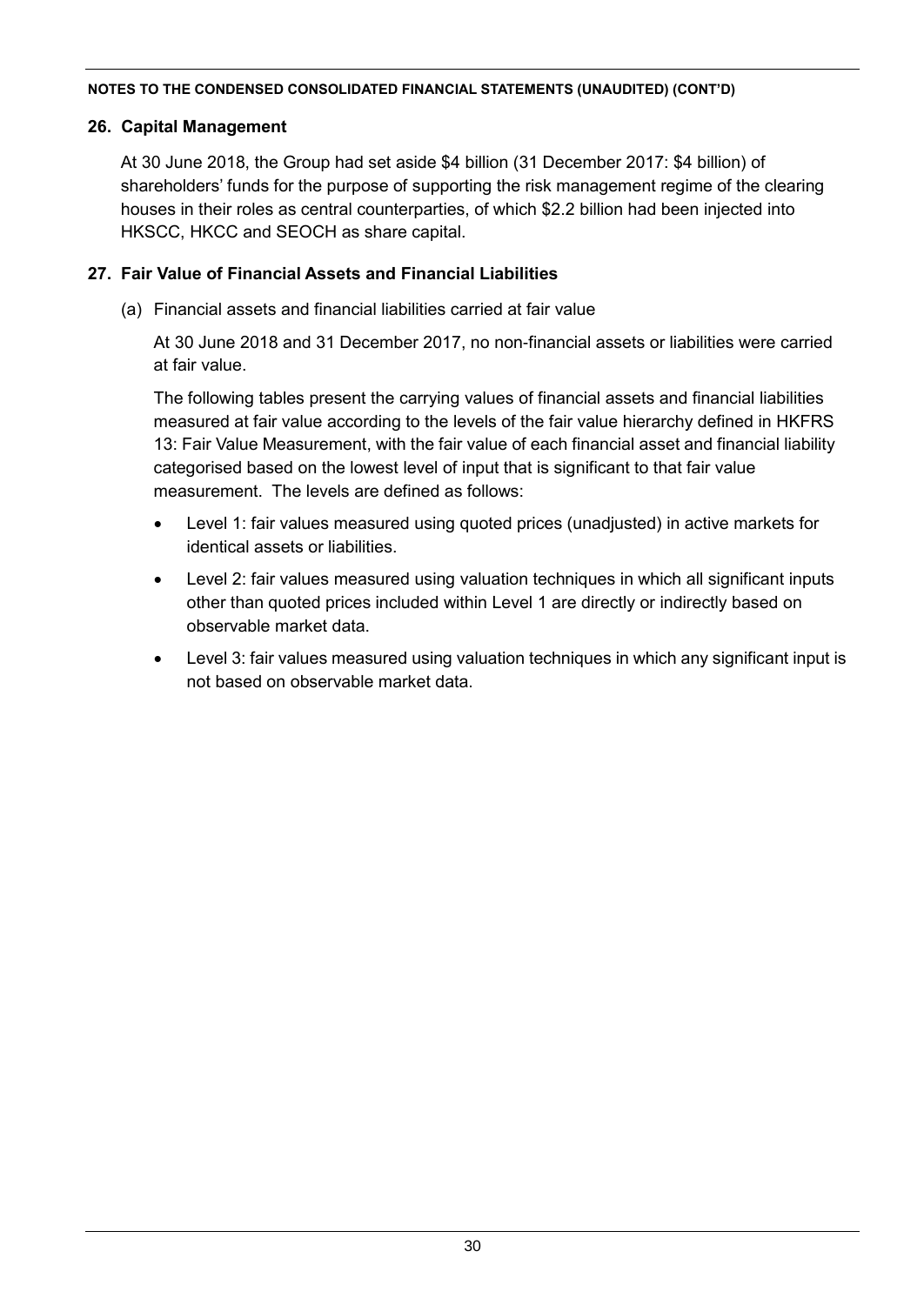# **27. Fair Value of Financial Assets and Financial Liabilities (continued)**

(a) Financial assets and financial liabilities carried at fair value (continued)

|                                                                                                 |         | At 30 Jun 2018     |        |               | At 31 Dec 2017 |        |
|-------------------------------------------------------------------------------------------------|---------|--------------------|--------|---------------|----------------|--------|
| Recurring fair value measurements:                                                              | Level 1 | Level <sub>2</sub> | Total  | Level 1       | Level 2        | Total  |
|                                                                                                 | \$m     | \$m                | \$m    | $\mathsf{Sm}$ | \$m            | \$m    |
| <b>Financial assets</b>                                                                         |         |                    |        |               |                |        |
| Financial assets measured at fair value<br>through profit or loss:                              |         |                    |        |               |                |        |
| - collective investment schemes                                                                 | 1,826   | 4,887              | 6,713  | 1,841         | 4,802          | 6,643  |
| - debt securities                                                                               |         |                    |        | 3,059         |                | 3,059  |
| - base and precious metals futures and<br>options contracts cleared through<br><b>LME Clear</b> |         | 66,980             | 66,980 |               | 85,335         | 85,335 |
| Financial assets measured at fair value<br>through other comprehensive income:                  |         |                    |        |               |                |        |
| - debt securities                                                                               | 3,059   |                    | 3,059  |               |                |        |
|                                                                                                 | 4,885   | 71,867             | 76,752 | 4,900         | 90,137         | 95,037 |
| <b>Financial liabilities</b>                                                                    |         |                    |        |               |                |        |
| Financial liabilities at fair value through<br>profit or loss:                                  |         |                    |        |               |                |        |
| - base and precious metals futures and<br>options contracts cleared through<br><b>LME Clear</b> |         | 66,980             | 66,980 |               | 85,335         | 85,335 |

During the six months ended 30 June 2018 and 30 June 2017, there were no transfers of instruments between Level 1 and Level 2.

Level 2 fair values of collective investment schemes, debt securities, base and precious metals futures and options contracts have been determined based on quotes from market makers, funds administrators or alternative pricing sources supported by observable inputs. The most significant input are market interest rates, market prices of metals, net asset values and latest redemption prices or transaction prices of the respective collective investment schemes.

The Group's policy is to recognise transfers into and out of fair value hierarchy levels as of the date of the event or change in circumstances that caused the transfer.